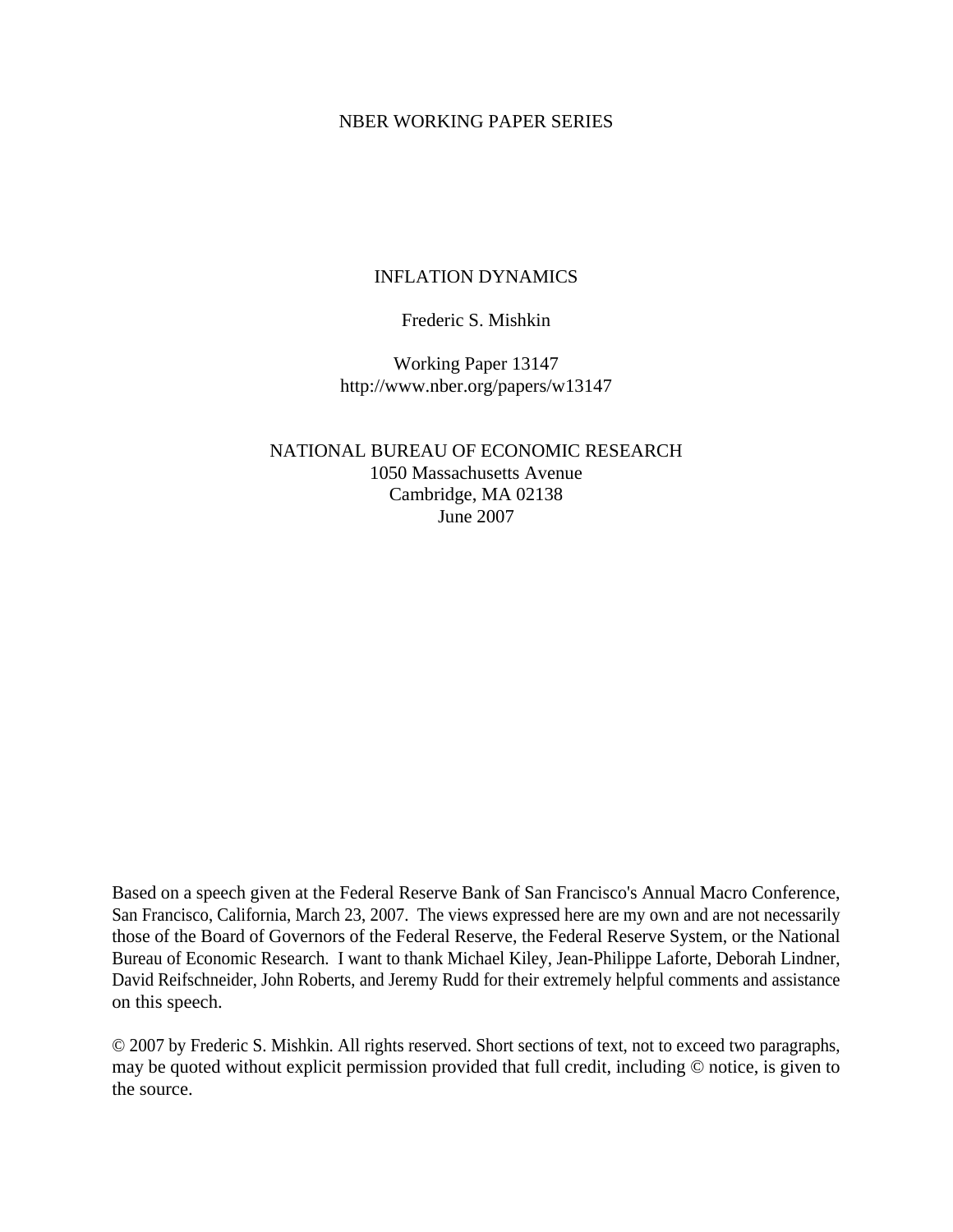Inflation Dynamics Frederic S. Mishkin NBER Working Paper No. 13147 June 2007 JEL No. E31,E50

# **ABSTRACT**

This paper first outlines the key stylized facts about changes in inflation dynamics in recent years: 1) inflation persistence has declined, 2) the Phillips curve has flattened, and 3) inflation has become less responsive to other shocks. These changes in inflation dynamics are interpreted as resulting from an anchoring of inflation expectations as a result of better monetary policy. The paper then goes on to draw implications for monetary policy from this interpretation, as well as implications for inflation forecasts.

Frederic S. Mishkin Governor Frederic Mishkin Board of Governors of the Federal Reserve System 20th Street and Constitution Ave., N.W. Room B-2052 Stop 47 Washington, DC 20551 and NBER frederic.mishkin@frb.gov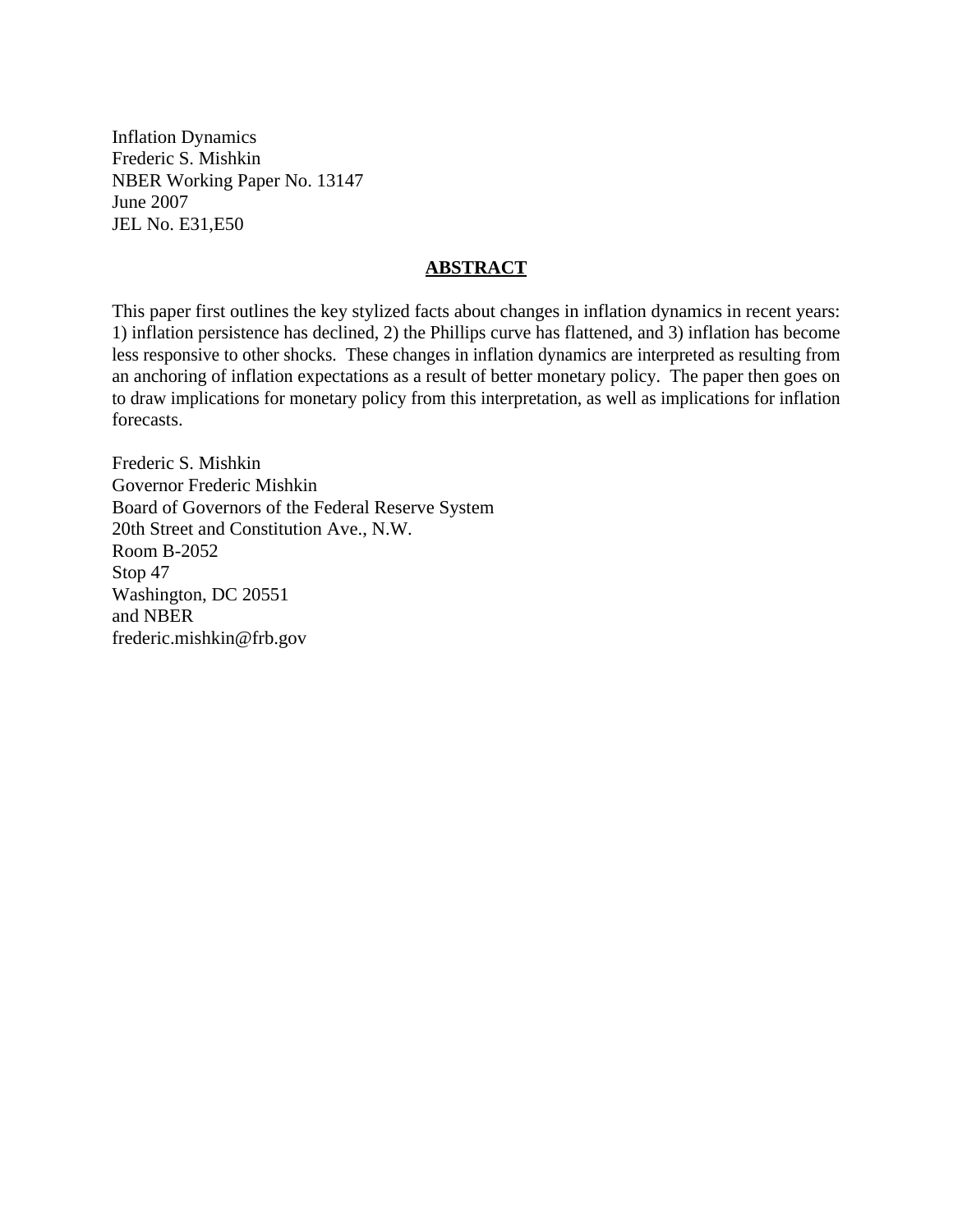Under its dual mandate, the Federal Reserve seeks to promote both price stability and maximum sustainable employment. For this reason, we at the Federal Reserve are acutely interested in the inflation process, both to better understand the past and--given the inherent lags with which monetary policy affects the economy--to try to forecast the future. We economists have made some important strides in our understanding of inflation dynamics in recent years. To be sure, substantial gaps in our knowledge remain, and forecasting is still a famously imprecise task, but our increased understanding offers the hope that central banks will be able to continue and perhaps even improve upon their successful performance of recent years.

I will outline what I see as the key stylized facts that research has in recent years uncovered about changes in the dynamics of inflation and will present my view of how to interpret these findings. The interpretation has important implications for how we should think about the conduct of monetary policy and what we think might happen to inflation over the next couple of years. I will address these two issues in the final part of this paper.

#### **The Empirical Evidence on Changes in Inflation Dynamics**

 To see what research has discovered about the evolution of inflation dynamics in recent years, let's explore the following questions: (1) What is the available evidence on changes in inflation persistence in recent years? (2) What is the available evidence on changes in the slope of the Phillips curve? (3) What role do other variables play in the inflation process?

### *Inflation Persistence*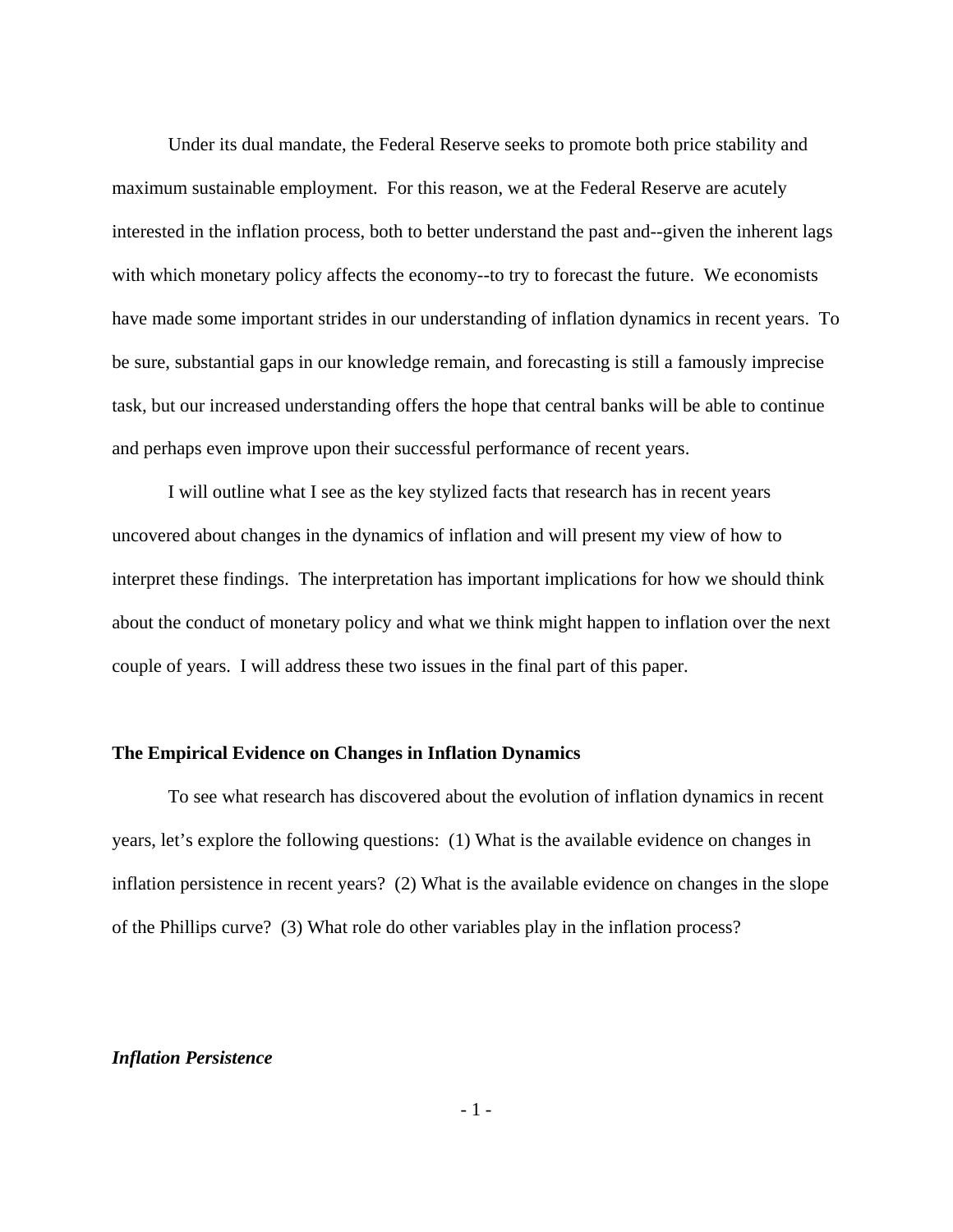To answer the first question, we need to measure how long the effects of a shock to inflation will last. Specifically, we need to know whether inflation tends to revert quickly to its initial level, or whether the effects of the shock persist--that is, lead to a changed level of inflation for an extended period. The most obvious way of measuring inflation persistence is to regress inflation on several of its own lags and then calculate the sum of the coefficients on lagged inflation. If the sum of the coefficients is close to 1.0, then shocks to inflation have longlived effects on inflation. In other words, inflation behaves like a random walk, so that when inflation goes up, it stays up. If the sum of the coefficients drops well below 1.0, then a shock to inflation has only a temporary effect on inflation, and inflation soon reverts back to its trend level.

The evidence from these so-called autoregressions with U.S. data suggests that inflation may have grown less persistent over time. In particular, when autoregressions are run using rolling samples with a fixed width of, say, twelve years, the sum of the lagged coefficients often falls noticeably below unity as the sample advances to include the most recent data. Figure 1 illustrates this tendency, with the core personal consumption expenditures (PCE) price index as the measure of inflation. As you can see, the coefficient sum has declined to about 0.6 or so since the late 1990s, although the dotted lines indicate that the confidence interval for this estimate is wide and still includes 1.0. This result appears robust to the addition of other explanatory variables to the regression, although making such a modification does tend to reduce the extent of the estimated decline.<sup>1</sup> Finally, it's worth noting that this is not just a U.S. phenomenon, as some studies have found similar results for a number of other countries.<sup>2</sup>

 $-2 -$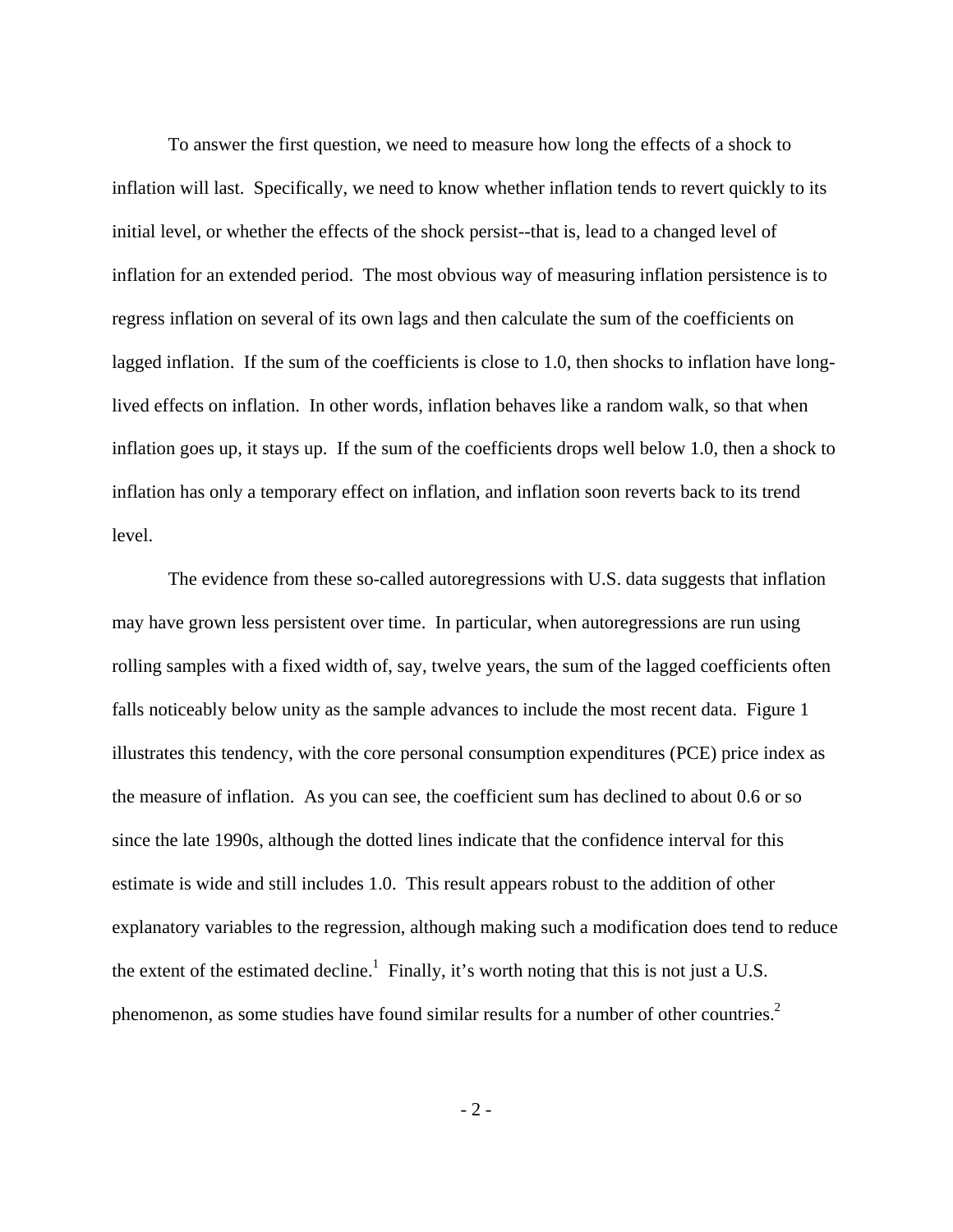Figure 1 Rolling Coefficient Sums From Univariate Model of Core PCE Price Inflation



(48-quarter window width)

Note: Chart plots median-unbiased estimates of the coefficient sum from univariate AR(5) models (with 90 percent confidence intervals) obtained with the Hansen (1999) grid bootstrap.

Recent work by Jim Stock and Mark Watson (2007) provides an alternative and, to me, a quite intuitive way of thinking about inflation persistence. They estimate a model that decomposes inflation into two components. The first component, which can be thought of as the underlying trend, follows a random walk, so that shocks to this component persist indefinitely and thus affect the trend inflation rate going forward. The second component is a serially uncorrelated shock, meaning that such shocks are temporary and lead to only transitory fluctuations around the trend. Stock and Watson then allow the volatility of these two kinds of shocks, trend and temporary, to vary over time.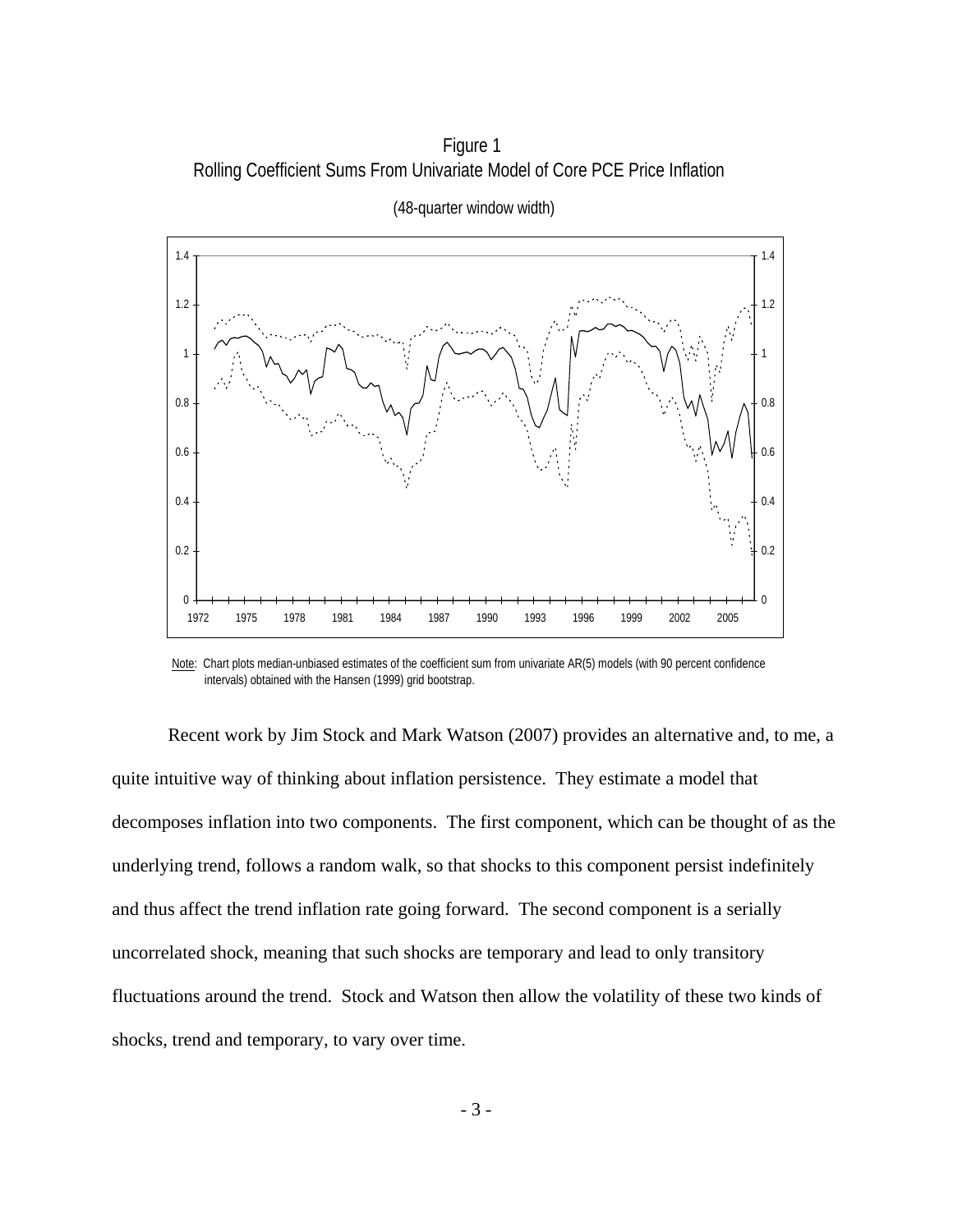Stock and Watson find that the importance of the trend shocks relative to that of the temporary shocks started to rise at the end of the 1960s in the United States, peaked in the mid-1970s, stayed elevated over the next ten years, and then declined to a historical low (upper panel of figure 2). When the relative importance of the trend shocks became high, as it did in the 1970s and early 1980s, inflation became highly persistent. Under such conditions, if inflation went up, the trend component typically rose in tandem so that inflation stayed up. In contrast, when the temporary shocks were relatively more important, as was true before the 1970s and after the mid-1980s, a change in inflation tended to reflect a change in the temporary component, not the trend. As a result, fluctuations in inflation tended to fade away, implying that inflation persistence was much lower. In the context of the Stock-Watson model, then, when inflation rose to double-digit levels during the "Great Inflation" period of the 1970s and early 1980s, persistence became very high because the trend rate of inflation moved around a lot--that is, trend inflation became unanchored.

Although the importance of the trend component has fallen markedly since the 1970s, the estimates produced by Stock and Watson suggest that it is still large enough to be economically meaningful. The bottom panel of figure 2 illustrates this point; as you can see, the estimated trend (the solid line) has drifted up a bit since the mid-1990s. Of course, such estimates are inevitably imprecise to some degree. For example, Cecchetti *et al* (2007) employ a slightly modified version of the Stock-Watson procedure in a recent paper and find that inflation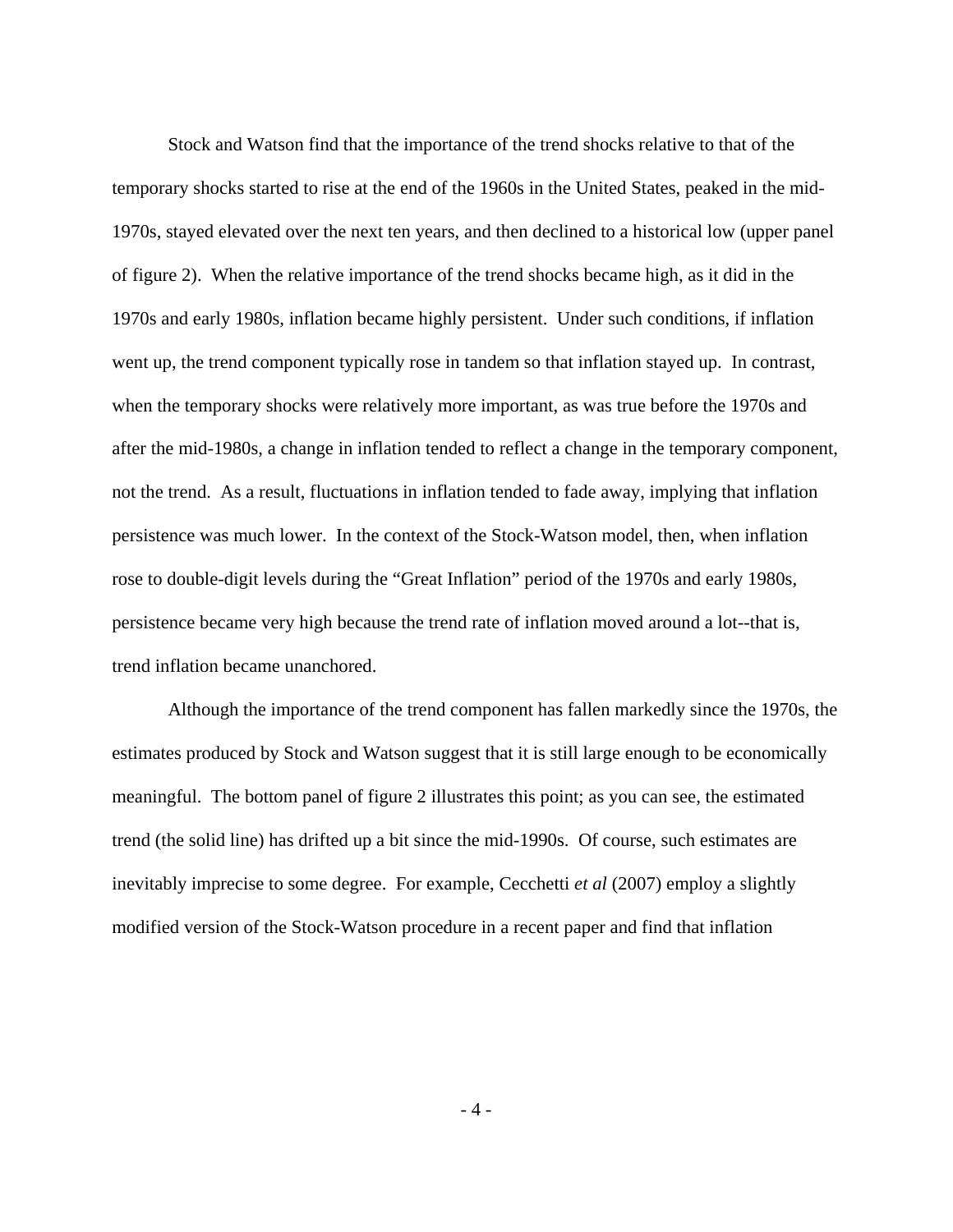Figure 2 Core PCE Inflation: Estimates from the Stock-Watson UC/SV Model



A. Standard deviation of innovations

B. Estimated trend component (solid line) and actual inflation (dashed line)

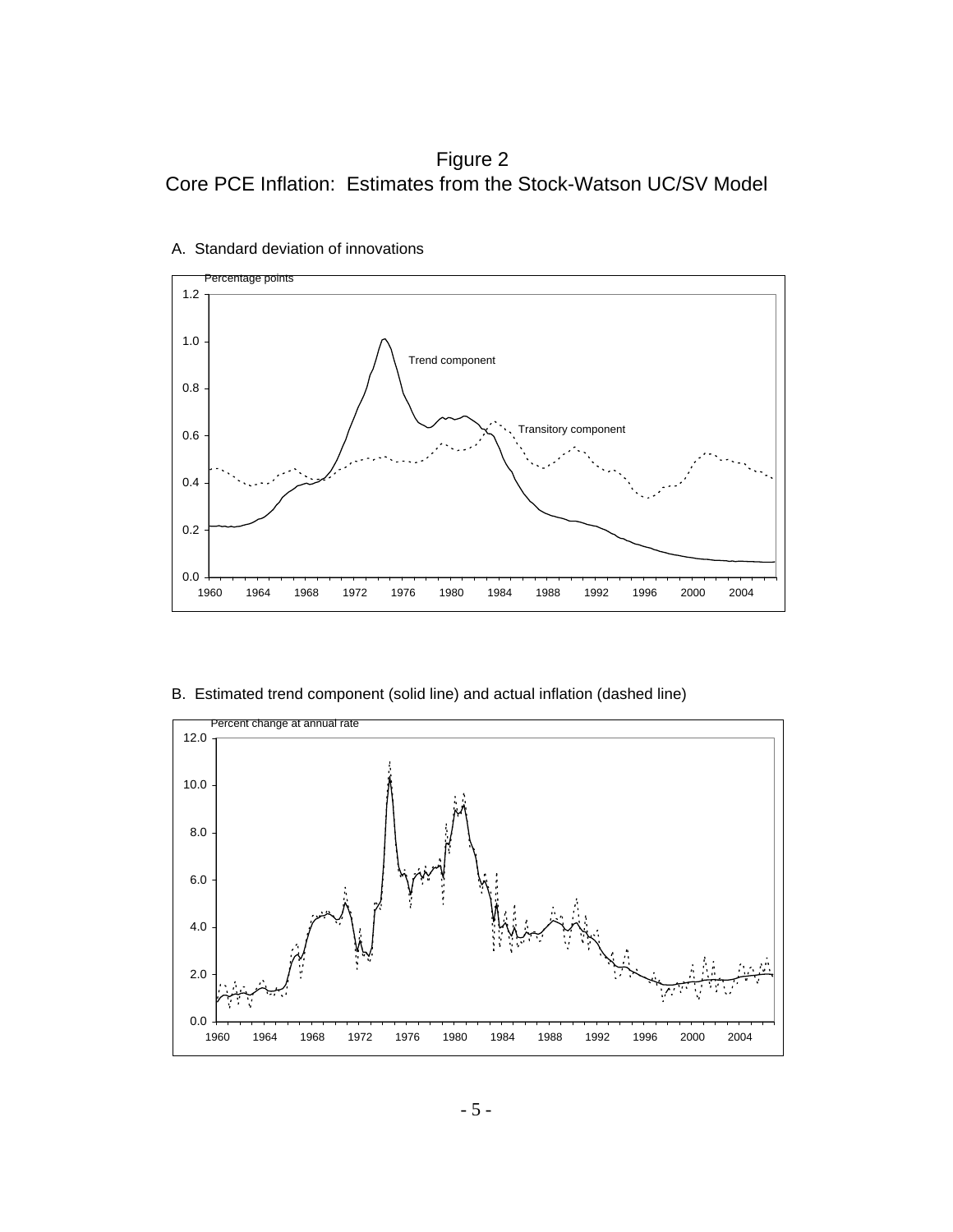persistence has fallen so low that their estimated trend for gross domestic product (GDP) price inflation has been almost perfectly flat at about 2.2 percent over the past few years. In contrast, Cogley and Sargent (2005), using a different modification of the procedure, obtain results more in line with the original Stock and Watson paper. Finally, follow-up work by staff members at the Federal Reserve Board suggests that the degree of persistence found with these techniques varies across different measures of inflation. Thus, the empirical evidence on this question can vary. Nonetheless, I think it fair to say that inflation has become less persistent over the past two decades but that the underlying trend may not yet be perfectly stable.

When Cecchetti and his co-authors apply this type of analysis to other countries, the results are remarkably similar. In particular, in Canada, Italy, and the United Kingdom, the importance of the trend shocks began to rise in the late 1960s and early 1970s and then declined only in the mid-1980s. France followed a similar pattern, although there the rise began a bit earlier, in 1963. In short, all these countries experienced a similar "Great Inflation," when trend inflation became unanchored. Germany and Japan had shorter periods of high persistence of inflation, with persistence beginning to decline around 1969 in Germany and around 1979 in Japan. Cecchetti and his co-authors conclude that the rise and subsequent decline of inflation persistence has thus been a worldwide phenomenon.<sup>3</sup>

### *Slope of the Phillips Curve*

 In traditional Phillips-curve equations, inflation depends on past values of inflation, an unemployment gap (the difference between the unemployment rate and an estimate of its natural rate), and variables such as the relative price of energy and import prices. When researchers estimate these equations, they typically find that the coefficient on the unemployment gap has

- 6 -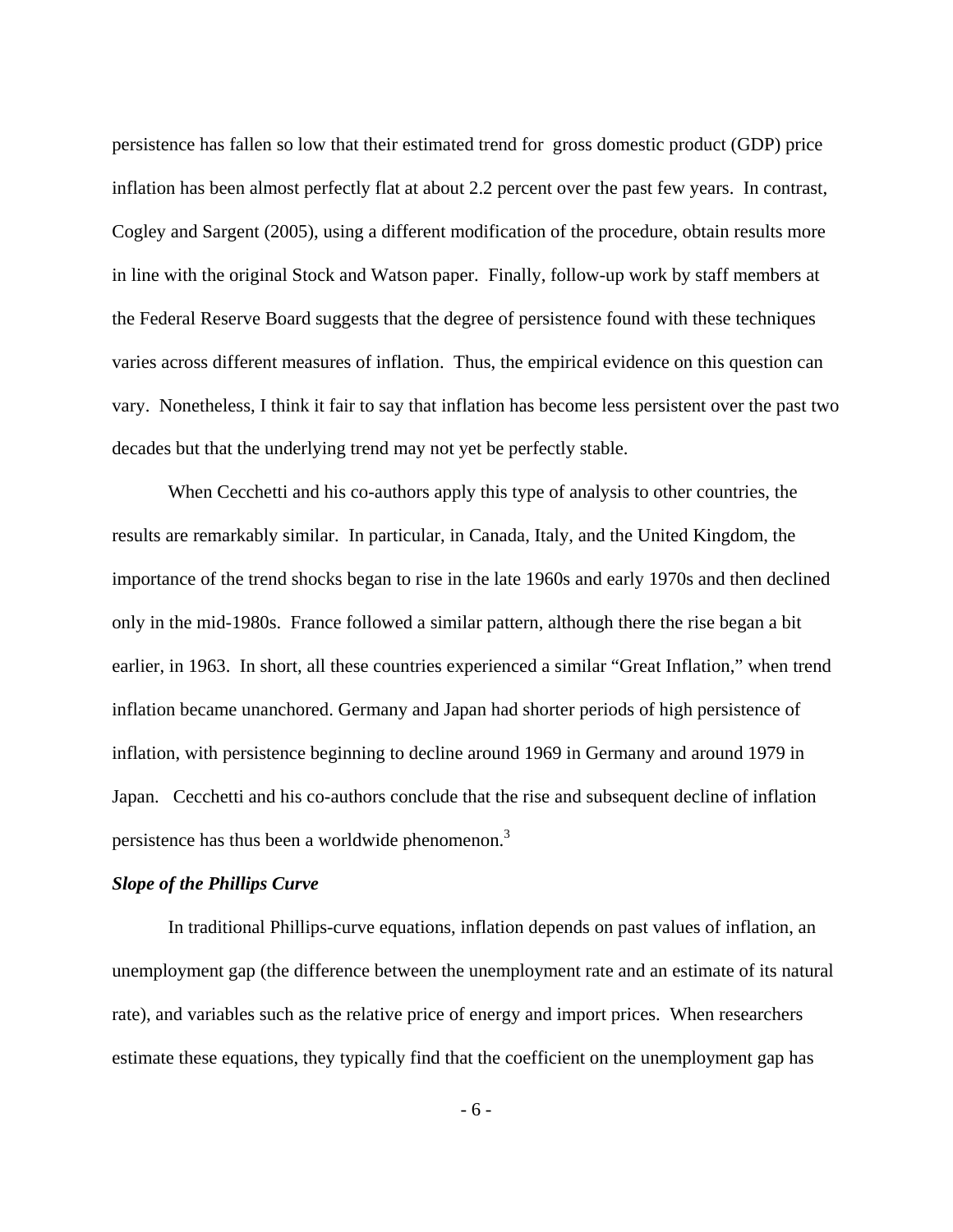declined (in absolute value) since the 1980s, often by a marked amount.<sup>4</sup> In other words, the evidence suggests that the Phillips curve has flattened.

The finding that inflation is less responsive to the unemployment gap, if taken at face value, suggests that fluctuations in resource utilization will have smaller implications for inflation than used to be the case. From the point of view of policymakers, this development is a two-edged sword: On the plus side, it implies that an overheating economy will tend to generate a smaller increase in inflation. On the negative side, however, a flatter Phillips curve also implies that a given increase in inflation will be more costly to wring out of the system. We can quantify this latter consideration using the so-called sacrifice ratio--the number of years that unemployment has to be 1.0 percentage point greater than its natural rate to reduce the inflation rate 1.0 percentage point. Averaging estimates obtained from a comprehensive battery of equation specifications suggests that the sacrifice ratio may be 40 percent larger--that is, it may be 40 percent more costly to reduce inflation than it was two decades ago. Is this really bad news? I will return to this question later.

# *Role of Other Variables in the Inflation Process*

 Empirical evidence suggests that inflation has also become less responsive to other shocks. The two oil price shocks in the 1970s were associated with large jumps in core inflation, whereas recent surges in energy prices have not had a similar effect. This reduced sensitivity manifests itself in traditional Phillips-curve models as a substantial decline in the estimated coefficient on the energy price term in these equations. Because this term equals the change in relative energy prices multiplied by the share of energy in aggregate output, energy price effects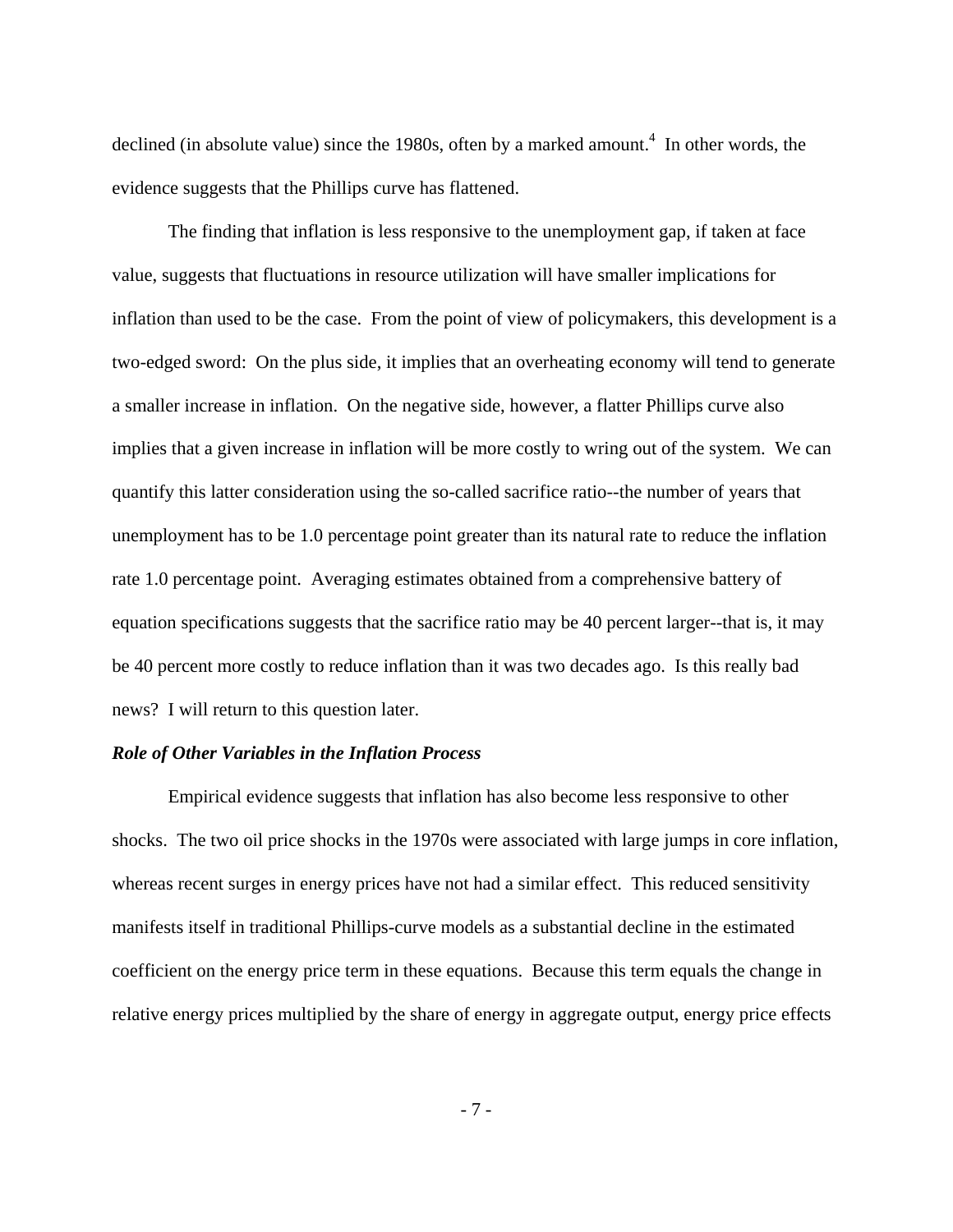on inflation appear to have fallen by more than can be accounted for by the greater energy efficiency of the economy. $5$ 

In contrast, unpublished empirical work by the staff at the Federal Reserve Board suggests that, once we take the rising share of imports into account, the influence of import prices on core inflation in the United States has not changed much in the context of reducedform forecasting models.<sup>6</sup> At the same time, the influence of exchange rate movements on import prices--the so-called pass-through effect--may have fallen substantially, at least according to some studies.<sup>7</sup> If so, then the influence of exchange rate fluctuations on domestic inflation may now be less than it once was, when one controls for changes in the volume of our foreign trade.

#### **What Interpretation Can We Give to Changes in Inflation Dynamics?**

 In interpreting these stylized facts about changes in inflation dynamics, we must first recognize that all of them are based on *reduced-form relationships*, and thus they are about correlations and not necessarily about true structural relationships. Because the explanatory variables in inflation regressions are themselves influenced by changes in economic conditions, changes in the underlying monetary policy regime are likely to be a source of changes in reduced-form inflation dynamics. This problem is especially acute for structural relationships involving expectations or other factors that are not directly observable and so cannot be included in reduced-form regressions. In such cases, we cannot use the reduced-form equations to disentangle the effects of such unobserved factors--which themselves may be driven by changes in monetary policy--from that of other influences.

- 8 -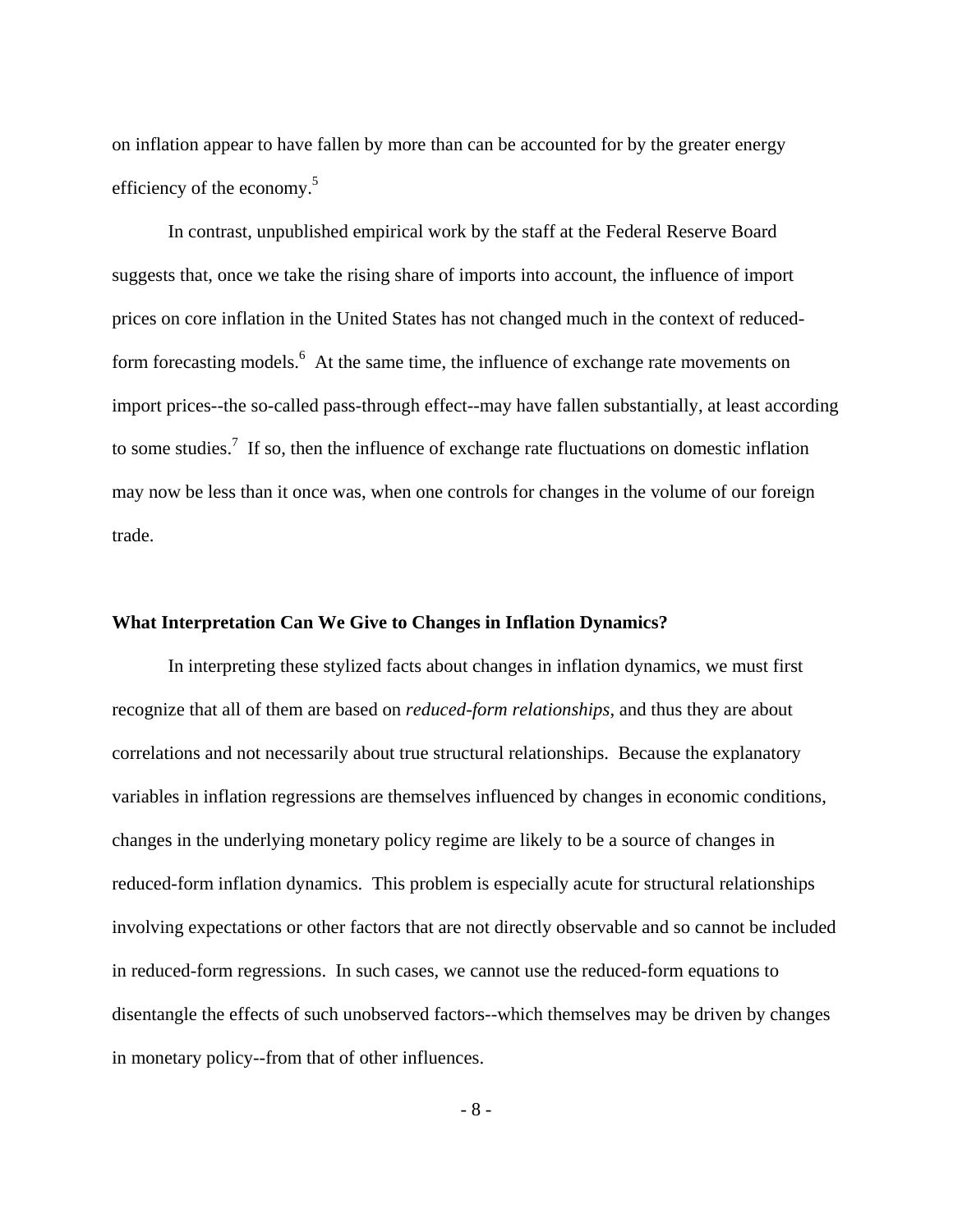The most important development in monetary economics that I have witnessed over my now-long career has been the recognition that expectations are central to our understanding of the behavior of the aggregate economy. Theory tells us that inflation expectations must be a key driving force behind inflation. This dependence has long been implicit in traditional Phillipscurve analysis, but expectations--now in explicit form--are also a central feature of the increasingly popular New Keynesian Phillips curves, in which current-period inflation is a function of expectations of next period's inflation and resource utilization. Therefore, a natural first place to look for explanations of changing inflation dynamics is a possible change in the expectations-formation process.

The first stylized fact discussed earlier is that inflation persistence, which rose in the 1970s during the Great Inflation, has since declined to a much lower level. An intuitive way of thinking about this rise and fall in inflation persistence is that it resulted from an un-anchoring of trend inflation during the period of the Great Inflation, and a re-anchoring in recent years, as the work of Stock and Watson suggests. When we think about what drives trend inflation, inflation expectations--particularly long-run expectations--come to mind. A de-anchoring of inflation expectations would surely lead to trend inflation becoming unanchored, whereas an anchoring of inflation expectations at a particular level would necessarily lead to a stabilization of trend inflation and hence a decline in inflation persistence.

Do indicators of inflation expectations support this story? They certainly do. Consider the measure of expected inflation for the coming twelve months reported by the Livingston survey. As illustrated by the dashed line in figure 3, this measure of expected short-run inflation--adjusted by a constant factor to convert it from a CPI basis to a PCE basis--soared

- 9 -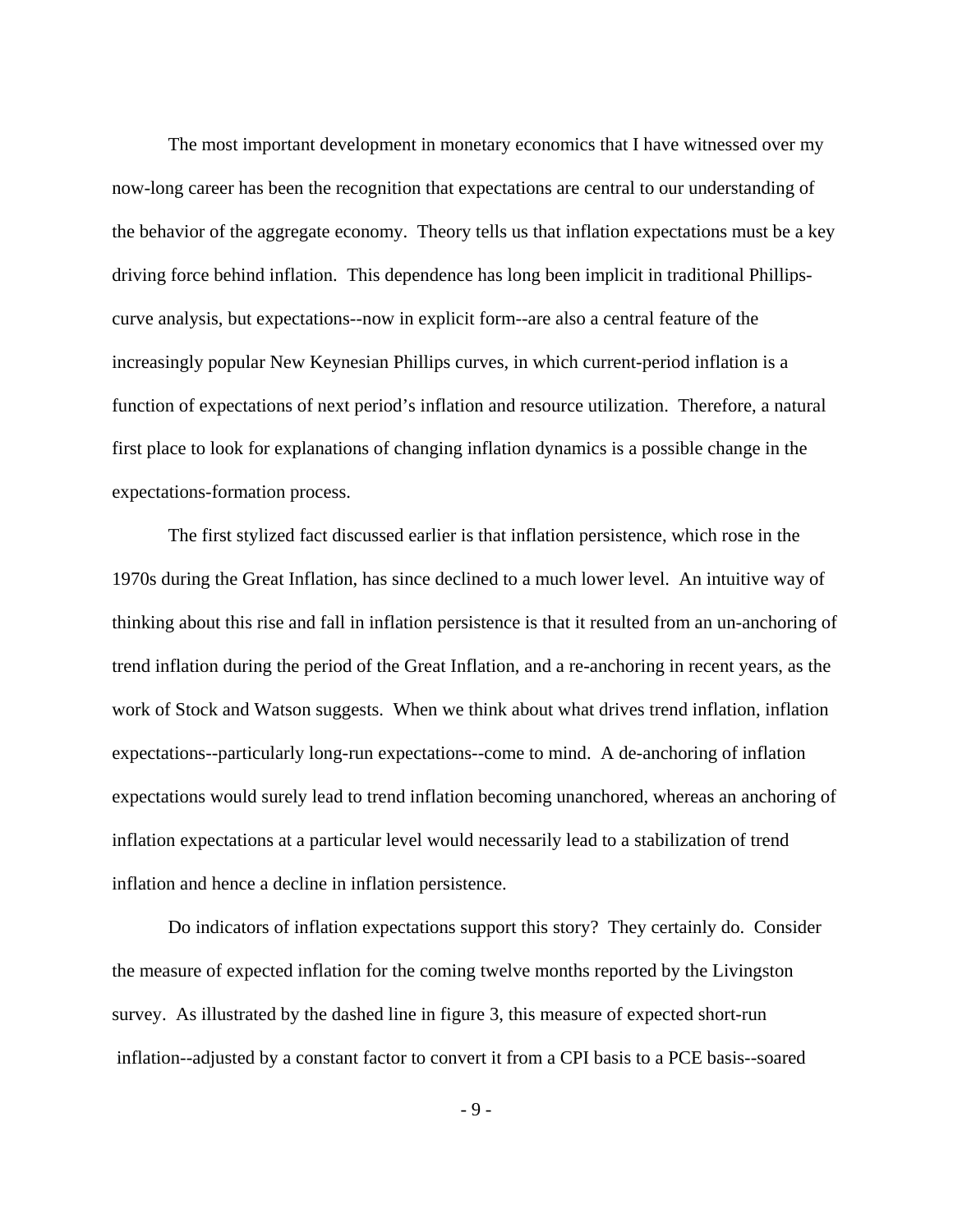during the 1970s and then fell back markedly during the 1980s and early 1990s. Over the past few years, the short-run series has fluctuated around 2 percent, with its month-to-month movements correlated with swings in energy prices, as one might expect. An even more striking story is told by the survey-based measure of expected long-run inflation used in the FRB/US model, the dotted blue line in figure  $3<sup>8</sup>$  When we look at this long-run series (which should be more closely related to expectations about policy objectives than the short-run measure), we see that the public's expectations stood at a high level of 7-3/4 percent at the start of the 1980s, when this information first began to be collected. From that point on, however, expectations fell steadily over the 1980s and most of the 1990s as the process of re-anchoring continued. By 1998, this process was apparently completed, and since that time the public's expectations--at least according to this particular measure--have been steady as a rock. Estimates of inflation compensation derived from indexed Treasury yields have also been remarkably stable in recent years. Figure 3 also reproduces the estimate of trend inflation produced by the Stock-Watson procedure (the solid line). As you can see, this series more or less tracks the survey-based measures of long-run expectations, suggesting that the anchoring of long-run inflation expectations in recent years may explain the finding of a marked decline in inflation persistence.

Anchoring of inflation expectations is not a *deus ex machina*. It must come from somewhere, and since Milton Friedman's adage that "[i]nflation is always and everywhere a monetary phenomenon" is still true, monetary policy must be the source of the change in the evolution of long-run inflation expectations. During the 1960s and 1970s, the Federal Reserve and a number of other central banks maintained a policy stance that, inadvertently or not, was too easy on average and that allowed both actual and expected inflation to drift up markedly over

 $-10-$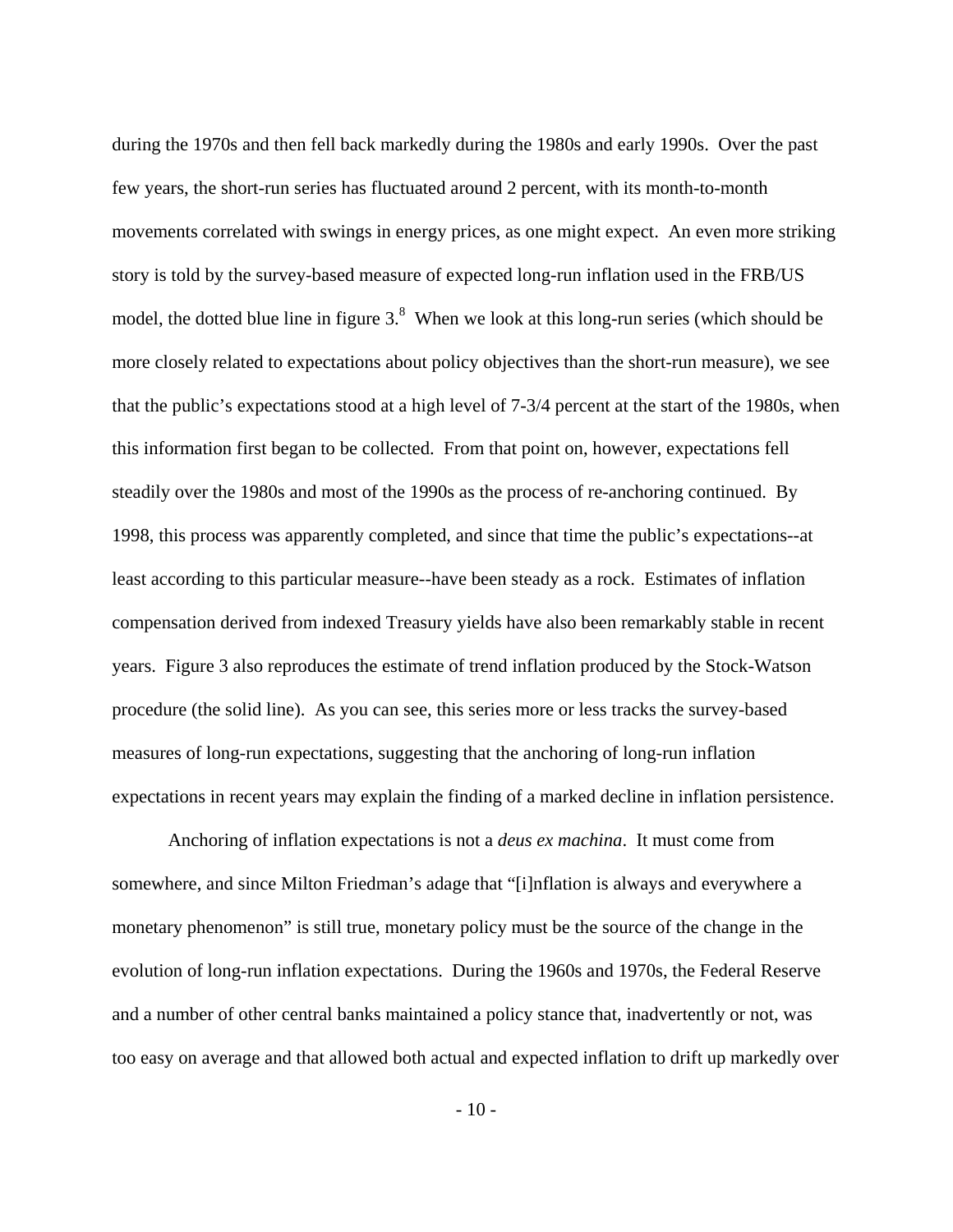many years. Since the late 1970s, however, the Federal Reserve and many other central banks have increased their commitment to price stability, in both words and actions. The Fed pursued

 Figure 3 Trend and Expected Inflation



 Note: The FRB/US expectations series splices readings on expected long-run inflation from the Hoey survey (1981-1990) and the Survey of Professional Forecasters (1991-present). A constant adjustment factor of 1/2 percentage point is subtracted from both the Livingston survey and the FRB/US measure to control for the average historical difference between CPI and PCE inflation.

preemptive strikes against rises in inflation in 1994-95, in 1999-2000, and in 2004-06, as well as preemptive strikes against potentially deflationary forces in the fall of 1998 and in 2001-04. The result has been not only low and stable inflation but also, as we have seen, a strong anchoring of long-run inflation expectations.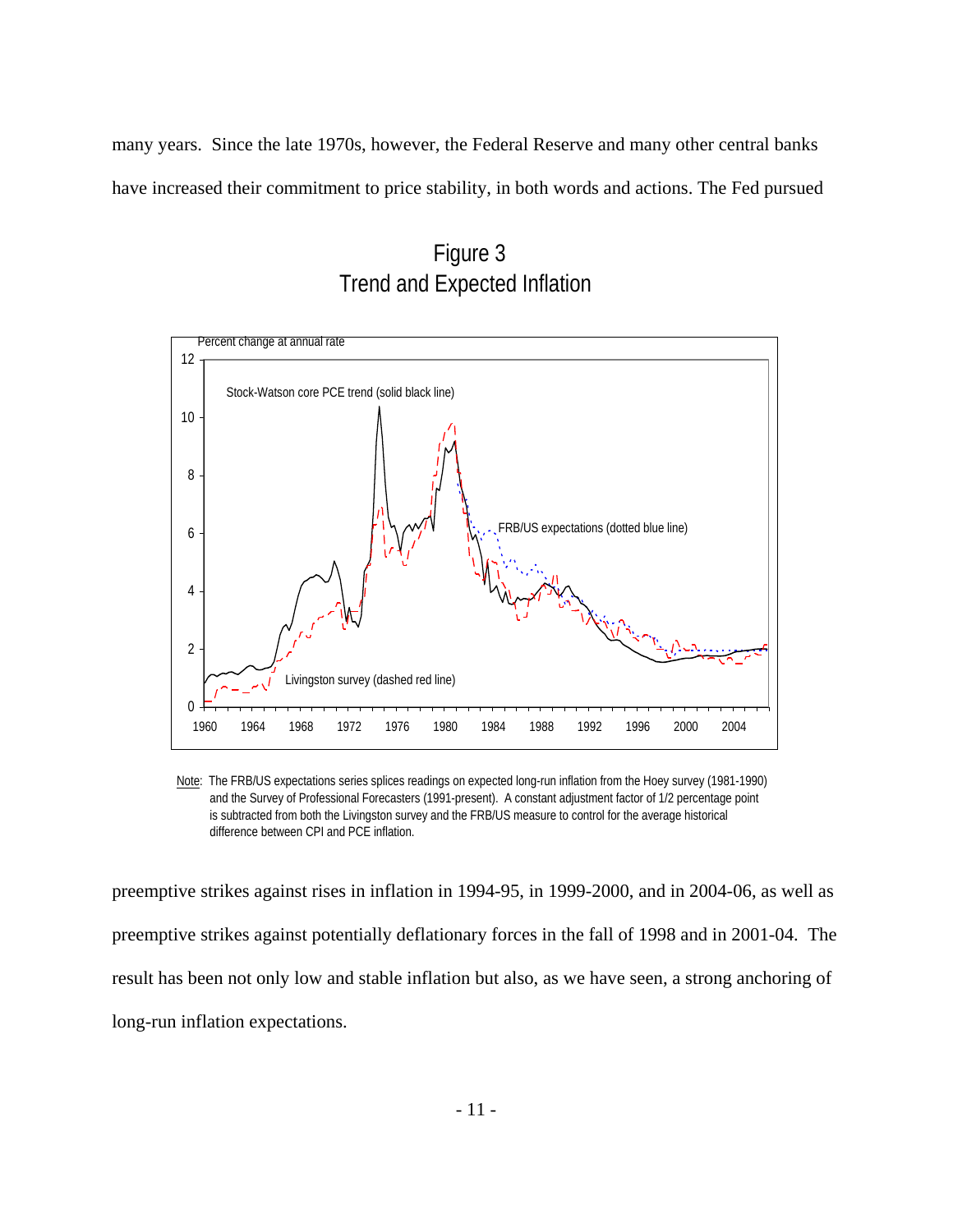The pursuit of more-aggressive monetary policy to control inflation and the achievement of anchored inflation expectations can also help explain the other stylized facts about inflation dynamics. With expectations of inflation anchored, any given shock to inflation--whether it is from aggregate demand, energy prices, or the foreign exchange rate--will have a smaller effect on expected inflation and hence on trend inflation. These shocks will then have a much less persistent effect on actual inflation. The recent experience with surging oil prices seems consistent with this story. The price of West Texas intermediate crude oil rose from about \$30 per barrel in late 2003 to a peak of almost \$75 per barrel in July of last year. During this episode, inflation appears to have been boosted only temporarily and by a strikingly small amount, in contrast to the 1970s when oil price shocks led to large, persistent increases in inflation.

Interestingly, monetary policy could have worked to flatten the estimated Phillips curve even without these favorable expectational effects, simply by moving more aggressively to stabilize both inflation and output. A theorem from the literature on optimal control states that implementing a policy of adjusting some instrument to stabilize a particular variable has the effect, in the limit, of driving the correlation between the instrument and the targeted variable to zero. Thus, a monetary policy that more successfully stabilizes inflation and resource utilization could well lead to a smaller estimated coefficient on unemployment gaps in a traditional Phillipscurve equation.

Research carried out with quite different models of the macroeconomy by my former colleagues at Columbia, Jean Boivin and Marc Giannoni (2006), and by John Roberts (2006) at the Federal Reserve Board, supports these conclusions. In particular, their analyses suggest that

 $-12-$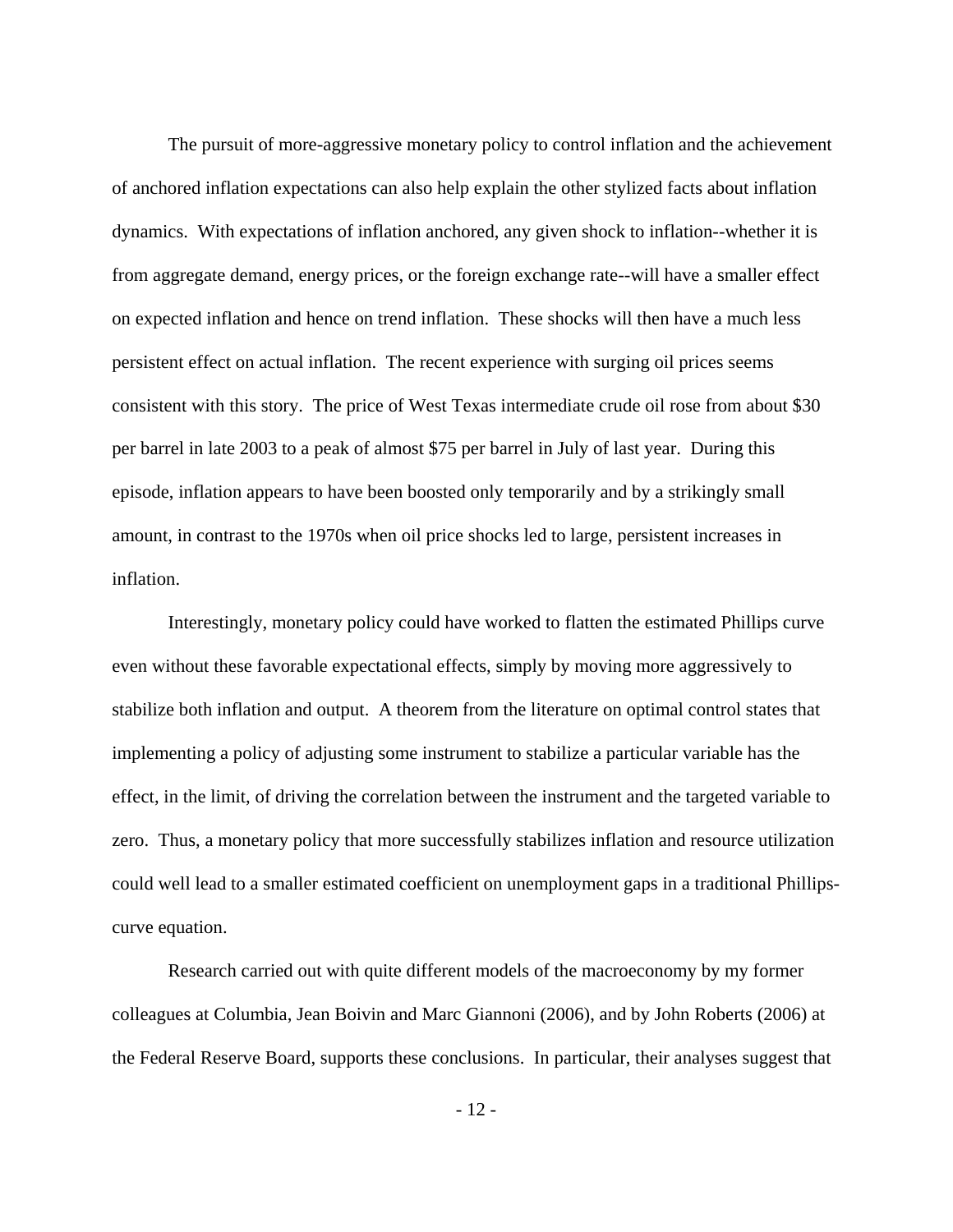changes in the way the Federal Reserve conducts monetary policy--including changes in both the parameters of monetary policy reaction functions and the volatility of shocks to those functions- may account for most of the reduction in the coefficients on resource utilization in traditional Phillips curves.<sup>9</sup>

What is particularly attractive about highlighting a better anchoring of inflation expectations as probably the primary factor driving the changes in inflation dynamics is that this one explanation covers so many of the stylized facts--an application of Occam's razor. Indeed, I have always become more confident in a theory if it can explain a number of very different facts.10 This is why I am so attracted to the view that inflation expectations are a key driving factor in the inflation process.

 Of course, many other factors also influence inflation, and some of these provide other possible explanations for the recent changes in inflation dynamics. For example, smaller coefficients on unemployment gaps and energy prices in traditional Phillips curve equations may reflect the influence of lower and less-variable inflation on the frequency with which firms change their prices. In the context of a low-inflation environment, firms may have concluded that they can leave their prices fixed for longer periods at little cost, causing inflation to be less responsive to shocks, particularly if they are transitory. In this way, monetary policy may have affected the slope of the Phillips curve without having affected the manner in which expectations are formed. Also, from the mid-1980s through the first years of this decade, energy price movements were smaller and more transitory. We see this in futures markets, in which oil prices in far-dated futures contracts moved much less than spot prices over this period, suggesting that people expected a quick reversal in any rise in oil prices. Such transitory shocks to energy price

- 13 -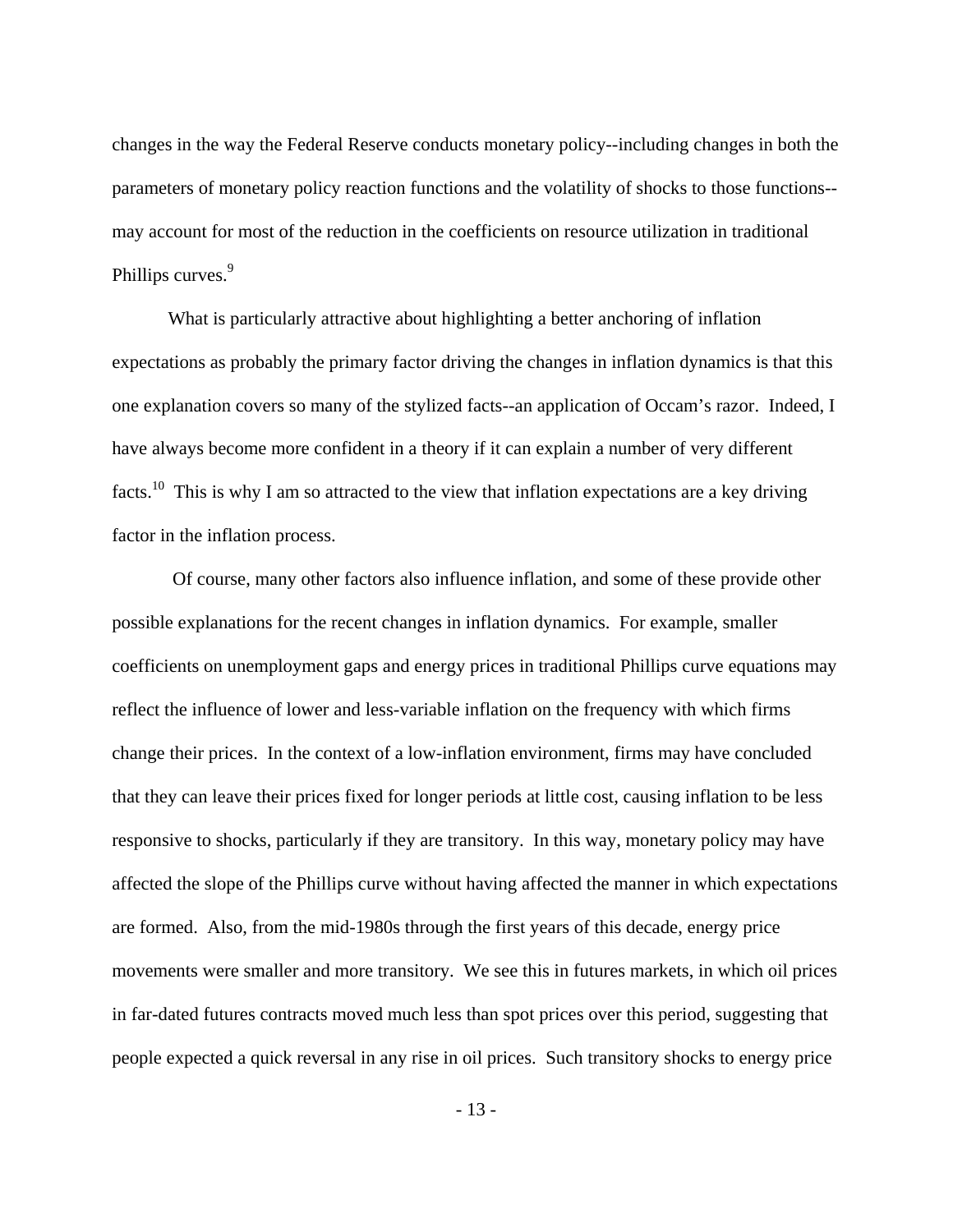would presumably have a smaller effect on inflation than the more-persistent oil price shocks of the 1970s and early 1980s. Increased globalization and other sources of increased competition may also have lowered the sensitivity of domestic inflation to aggregate demand, thereby flattening the Phillips curve. However, the evidence on this last point is limited and inconclusive. $11$ 

#### **Policy Implications**

 These stylized facts--that inflation has become less persistent and now responds less to aggregate demand and supply shocks--can lead to inappropriate policy advice. If we take these facts to be structural and attributable to factors other than monetary policy, we might interpret them as suggesting that the Federal Reserve could respond less to shocks and yet be confident that inflation would remain at a low level. In addition, the smaller coefficient on unemployment gaps in traditional Phillips-curve models, which seems to imply that the sacrifice ratio has gone up, might lead us to think that reducing inflation is very costly because it requires long periods of high unemployment. As a result, policymakers might decide that such an attempt would not be worthwhile and so would be less likely to try to reduce inflation if it were undesirably high. If used in model simulation exercises, the flatter Phillips curve might also suggest that getting inflation down to a particular desired level could take an inordinately long time.

However, if we instead attribute the observed changes in inflation dynamics to better monetary policy and a resultant better anchoring of inflation expectations, then such policy conclusions are unwarranted. Under this alternative interpretation, the reason that inflation has become less persistent is that monetary policy, in carrying out its dual mandate of promoting

- 14 -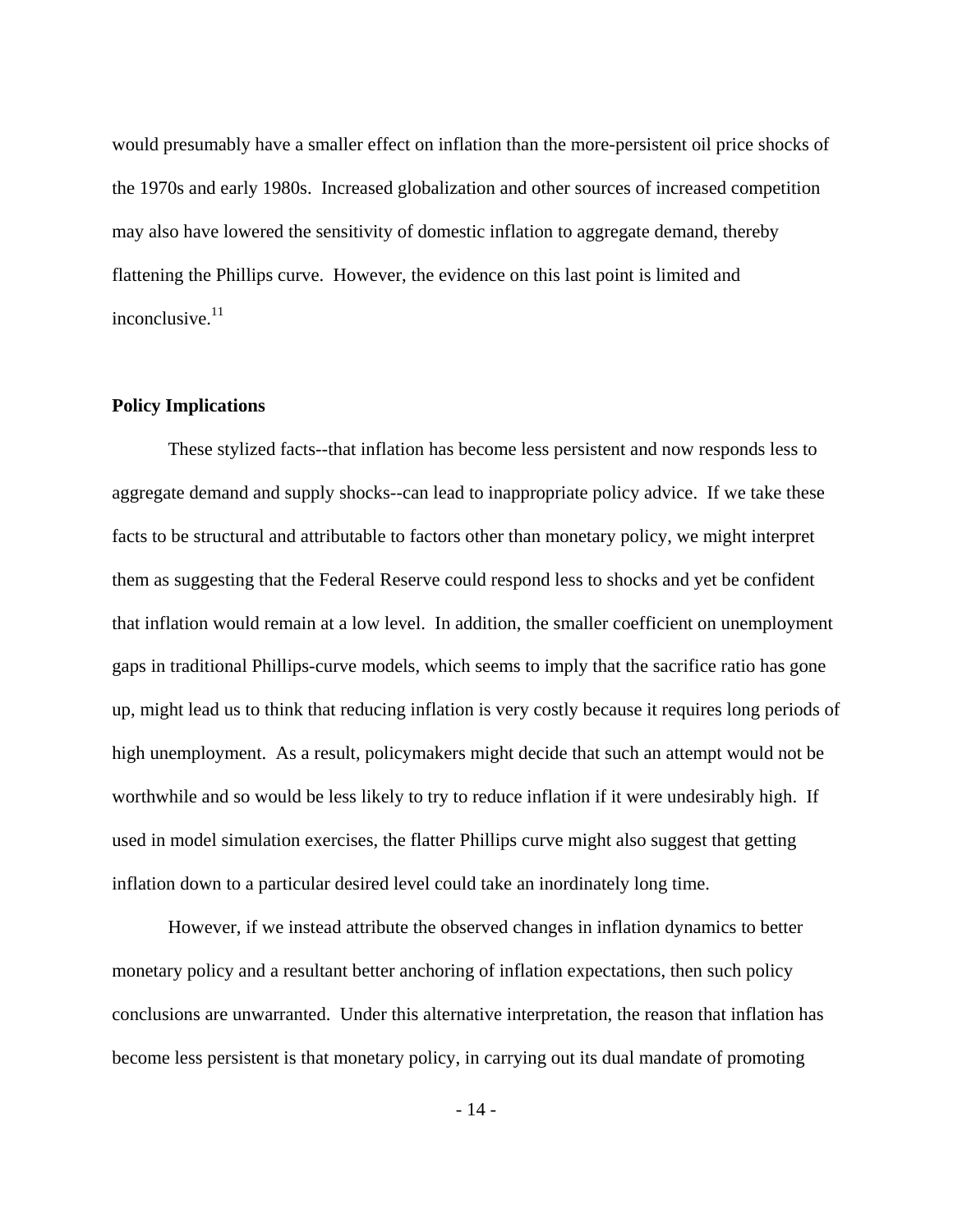both price stability and maximum sustainable employment, has been vigilant in maintaining a low rate of inflation on average. But if the monetary authorities were to become complacent and to think that they could get away with not reacting to shocks that, in their mistaken view, no longer have the potential to cause inflation to rise persistently, then inflation expectations would surely become unhinged again. In short, complacency that might arise from the current low inflation persistence might result in *deja vu* all over again and return us to an era like the Great Inflation. These are exactly the concerns expressed in Tom Sargent's (2000) book on the rise and fall of U.S. inflation, in which he worries that a misunderstanding of the inflation process might again lead to a high-inflation equilibrium.

If inflation has indeed become less persistent because better monetary policy has anchored inflation expectations more solidly, the monetary authorities may find that they have less need to induce large swings in economic activity to control inflation. This is a key benefit of establishing a strong nominal anchor. Because the public has become confident that the Fed will do the right thing, expectations now behave in a manner that makes the economy more stable to begin with. If this hypothesis is correct, cyclical movements in interest rates need not be as great as was necessary when expectations were unanchored. However, these favorable circumstances will persist only so long as the monetary authorities continue to ratify the public's expectations. Consistent with its dual mandate, the Fed will therefore continue to respond aggressively to shocks that have potentially persistent adverse effects on both inflation and real activity. Because long-run inflation expectations are a key driver of trend inflation, monetary authorities monitor long-run inflation expectations closely. If they find that they are losing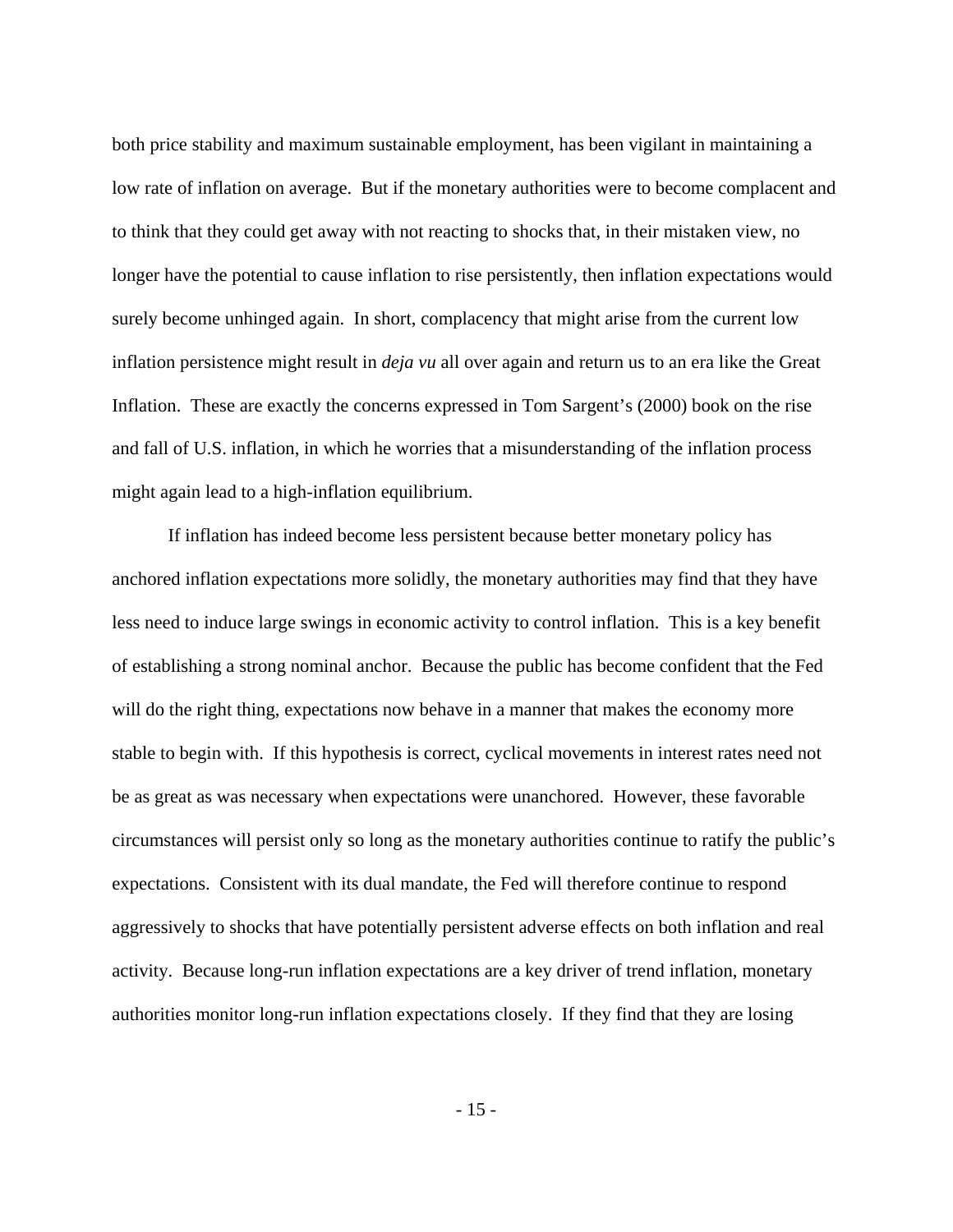credibility with the markets, so that inflation expectations begin to drift and rise above (or fall below) a desired level, they will take actions to restore their credibility.

At the Federal Reserve, we understand the importance to the health of the economy of anchoring inflation expectations. This is why Federal Reserve officials continually reiterate our commitment to maximum sustainable employment and price stability, why we have been willing to make preemptive strikes against both inflationary and deflationary pressures, and why we remain vigilant about developments in the economy that could lead to persistent departures of inflation from levels that are consistent with price stability.

My view--that recent changes in inflation dynamics result primarily from better-anchored inflation expectations and not from structural change or simply the achievement of a persistent low rate of inflation--implies some very good news: Potentially inflationary shocks, like a sharp rise in energy prices, are less likely to spill over into expected and actual core inflation. Therefore, the Fed does not have to respond as aggressively as would be necessary if inflation expectations were unanchored, as they were during the Great Inflation era. Indeed, this can help explain why the recent sharp rises in energy prices have had a much more benign effect on the real economy than they did in the 1970s--a point that then-Governor Ben Bernanke made three years ago.

Although solidly anchored inflation expectations are indeed highly desirable, they could pose a bit of a problem for monetary policy if they were at a level somewhat above or below the rate preferred by policymakers. Under such circumstances, the central bank would likely be interested in shifting the public's expectations in a more favorable direction. Whether such adjustment would be easy or difficult is, unfortunately, quite uncertain because we do not

- 16 -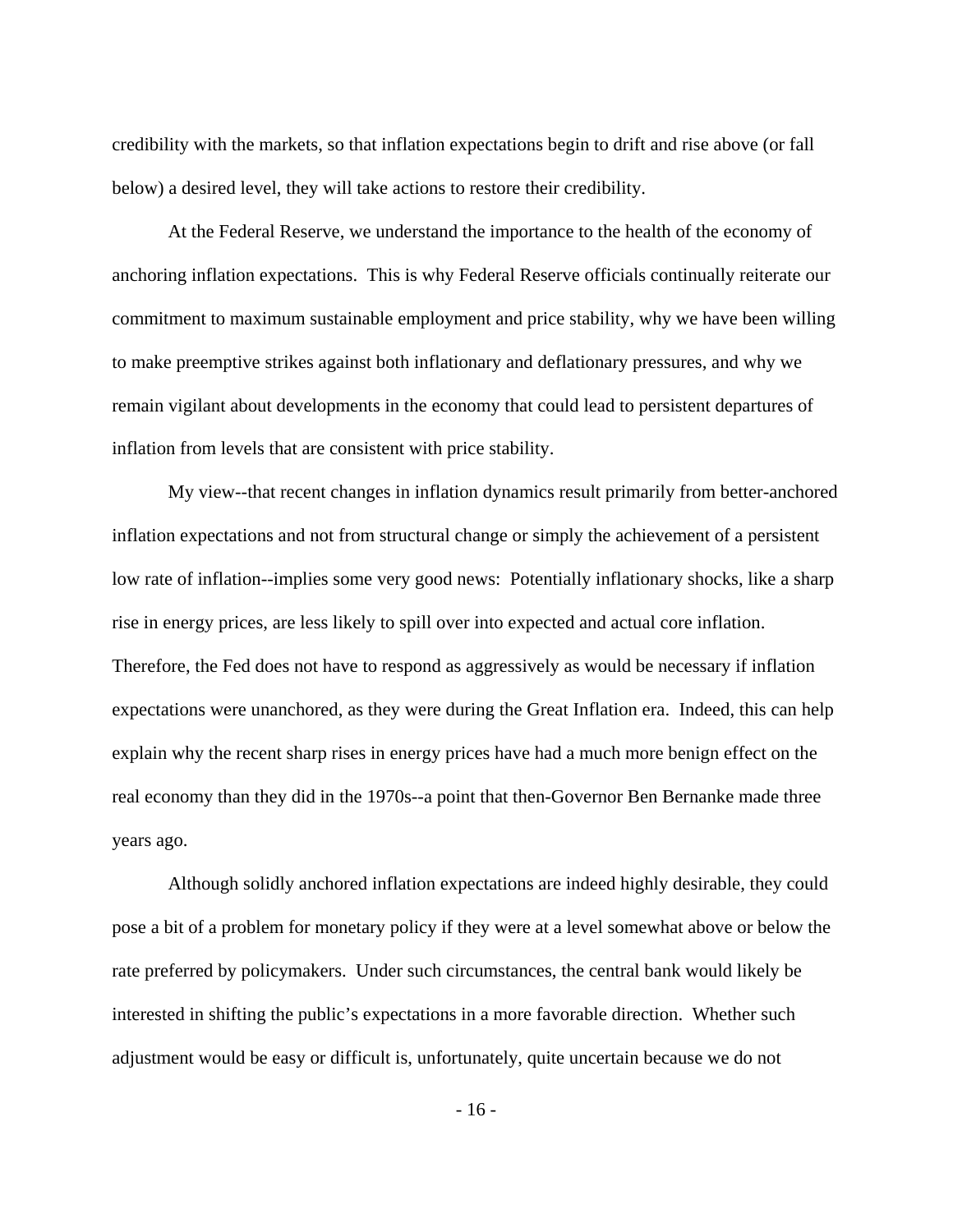understand the expectations-formation process very well. In some early models that used the rational expectations assumption, changing inflation expectations was relatively easy and thus implied sacrifice ratios that were extremely low, suggesting that the monetary authorities could shift inflation at little cost. However, the historical record suggests that permanently lowering inflation expectations may require keeping monetary policy tight for a substantial period, resulting in considerable output and employment losses for a time.

On the other hand, as Christy and David Romer (2002) have pointed out, the Federal Reserve in the 1970s overestimated the cost of reducing inflation because estimates of sacrifice ratios by Arthur Okun and other economists at that time proved to be too high.<sup>12</sup> As a historical note, this provides one explanation for the Federal Reserve's tolerance of such high inflation at the time. The disinflation after October 1979, carried out by the Federal Reserve under the leadership of Paul Volcker using words, procedures, and actions that were a sharp break from the past, produced a much lower cost of disinflation than policymakers had anticipated during the 1970s.

I think these considerations leave us with fairly wide bounds on what the costs might be of permanently shifting long-run inflation expectations that are already anchored. On the one hand, the historical record gives us little reason to think the costs would be as minimal as the simplest models with rational expectations might suggest. On the other hand, overly pessimistic estimates have proved to be wrong in the past.

#### **Implications for Inflation Forecasts**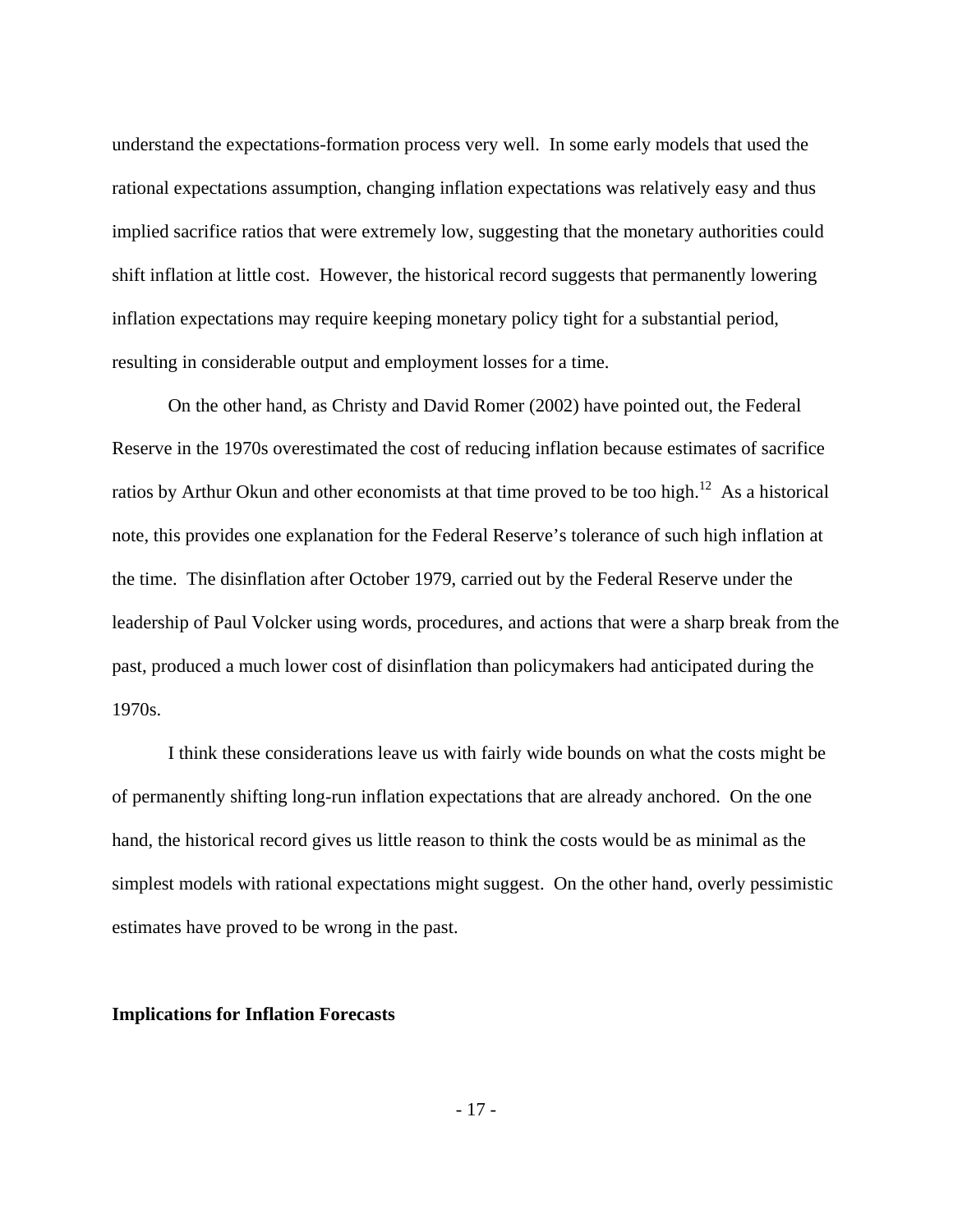I have argued here that the most attractive explanation for recent changes in inflation dynamics is that expectations have become better anchored. Inflation is now less persistent and more likely to gravitate to a trend level that is determined by where long-run inflation expectations have settled. What implication does this have for forecasts of future inflation? In this framework, the first priority is to determine where inflation expectations may be anchored. This task is somewhat tricky. According to the latest reading from the Survey of Professional Forecasters (SPF), long-term inflation expectations are currently around 2 percent, as measured by the PCE price index that the FOMC has emphasized. The private forecasters appear to have held this view for many years, given that long-run expectations for CPI inflation in the SPF have been running at around 2-1/2 percent since the late 1990s, and that the average historical wedge between the CPI measure and the PCE measure of inflation has been about 50 basis points.<sup>13</sup>

Of course, the views of professional forecasters may not be representative of what the average person or firm is thinking. If we turn to the financial markets, we find that inflation expectations extracted from a comparison of the yields between Treasury inflation-protected securities (TIPS) and standard Treasury securities seem consistent with an anchor at or perhaps a little above 2 percent in terms of PCE inflation.<sup>14</sup> I say "seem consistent," because we cannot be sure about at least one of the items used in the extraction, the premium paid to investors to compensate them for inflation risk. In the case of households, long-term inflation expectations from the Reuters/Michigan survey have been running much higher for a number of years, at around 3 percent. However, this figure seems overstated in light of the persistent bias found in the short-term inflation expectations reported by this survey. Correcting for the bias, these survey results are probably more in line with PCE inflation closer to 2 percent.<sup>15</sup> As for firms,

- 18 -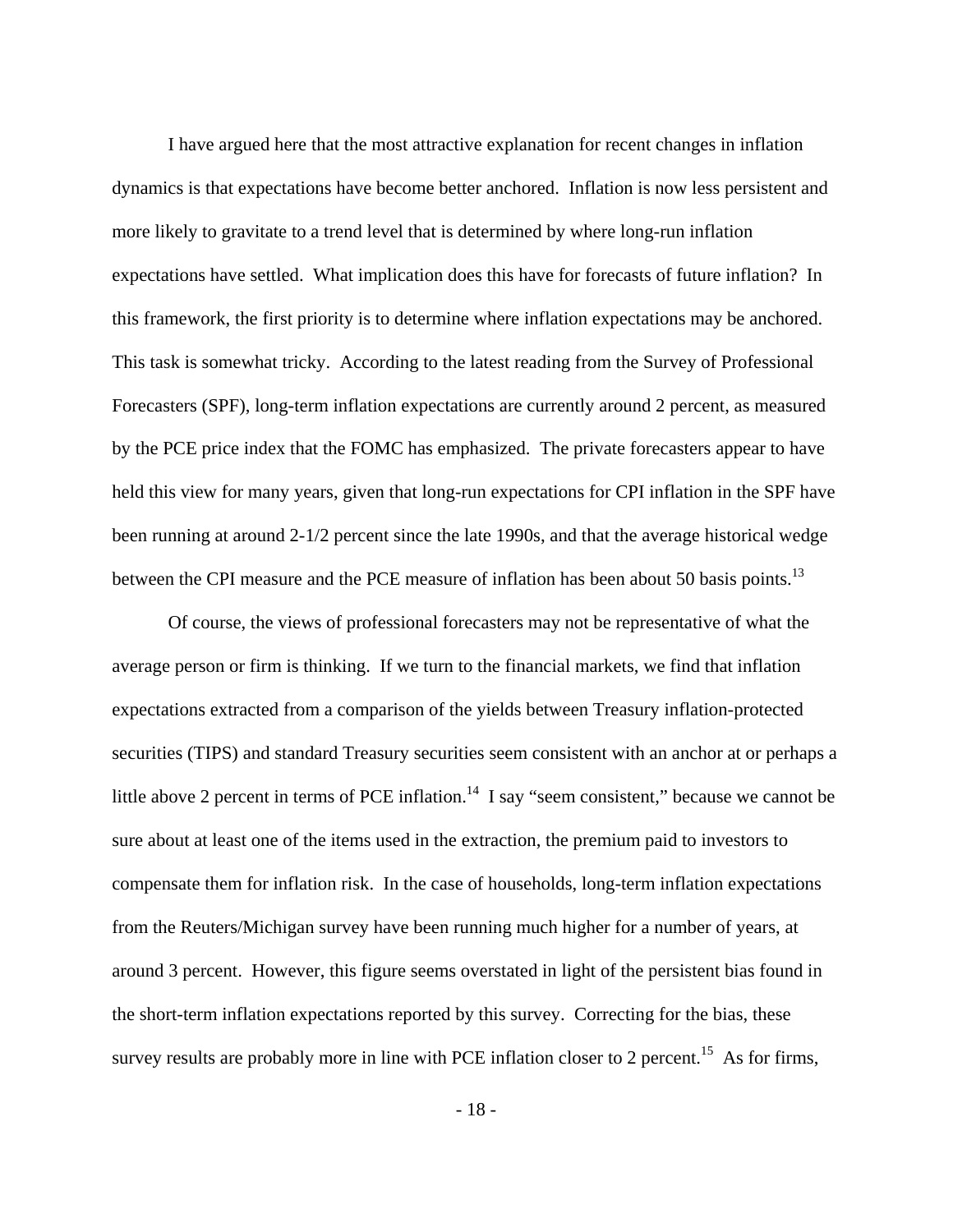we unfortunately have no good data on their inflation expectations. More information on this score would be particularly welcome, but expectations in general is an area worthy of further study.

Taken together, the data suggest to me that long-run inflation expectations are currently around 2 percent. That said, I think it should be clear that the evidence points to a range of estimates; moreover, this range is itself uncertain because of the assumptions needed to tease point estimates from the available data. So, although I think that 2 percent is a reasonable estimate of current long-run expectations, I don't want to overstate the precision of this figure. We still face some uncertainty in this regard, and policymakers are therefore cautious about placing too much confidence in any one estimate.

If long-run expectations are in fact about 2 percent, where is actual inflation likely to be headed in the next year or two? While recognizing how embarrassingly wrong such prognostications often turn out to be, I think that we can be reasonably optimistic that core PCE inflation will gradually drift down from its latest twelve-month reading of 2-1/4 percent. This process may take a while in light of the recent rebound in prices for gasoline and other petroleum products. These price increases have boosted the cost of producing many non-energy goods and services, and as firms gradually pass on these higher costs to their customers, monthly readings on the change in core prices are likely to be higher than they otherwise would be. Once this process is completed, however, we might expect consumer price inflation to move into better alignment with long-run expectations and thus settle in around 2 percent. Of course, our understanding of the empirical links between our measures of expected inflation and actual inflation is sufficiently poor that things could well go awry with this forecast. Moreover, many

- 19 -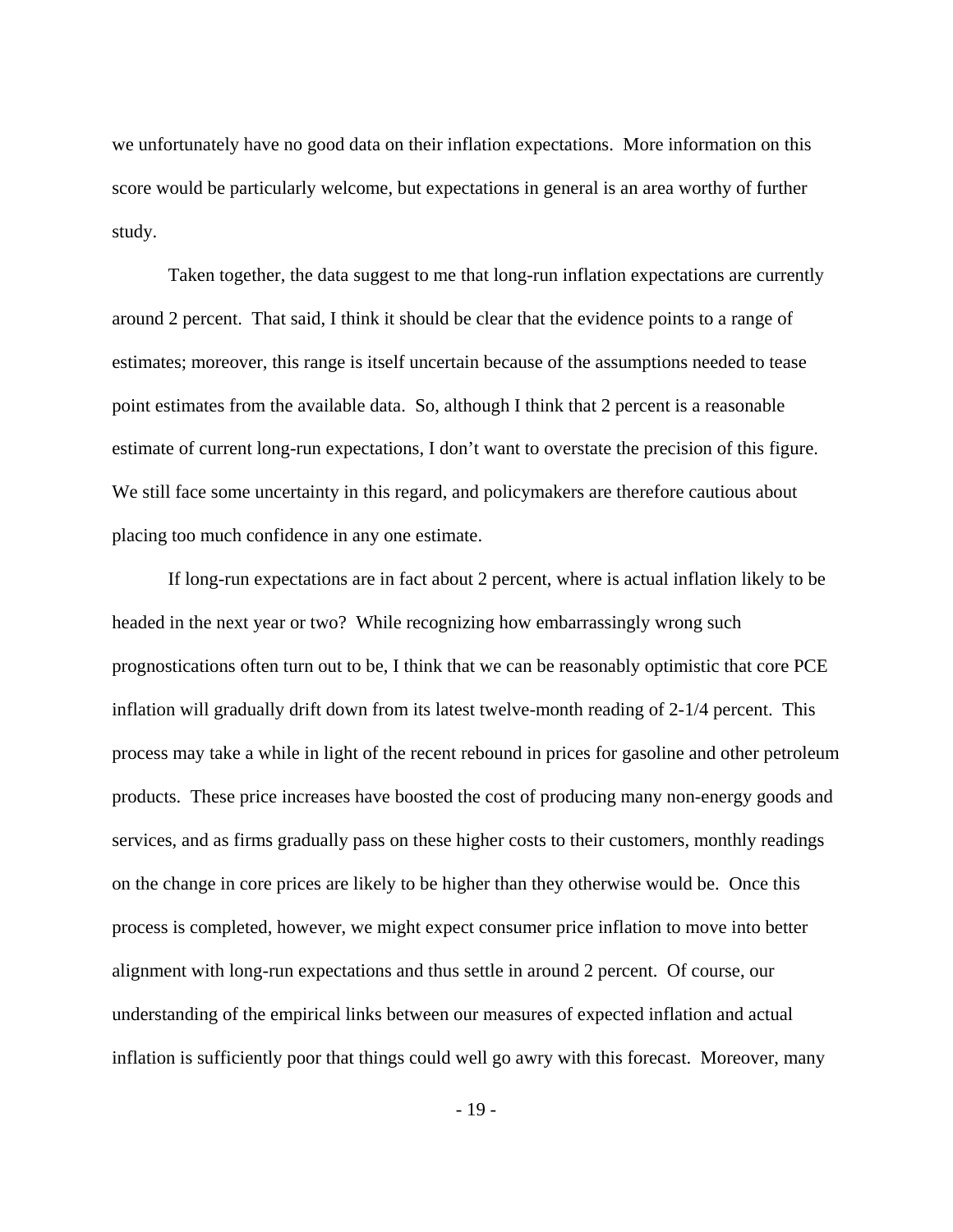things could happen in the coming months to alter the outlook, as the recent fluctuations in energy markets and swings in GDP growth illustrate.

Looking to the medium term, I am less optimistic about the prospects for core PCE inflation to move much below 2 percent in the absence of a determined effort by monetary policy. For the most part, this assessment--which I should stress is subject to considerable uncertainty--flows from my view that long-term expectations appear to be well anchored at a level not very far below the current rate of inflation. If so, a substantial further decline in\* inflation would require a shift in expectations, and such a shift could be difficult and time consuming to bring about, as I noted earlier.

As I mentioned at the start, central bankers are acutely interested in the inflation process. This is why I have thought about the topic a lot and hope that my musings on this subject will stimulate more thinking on this topic.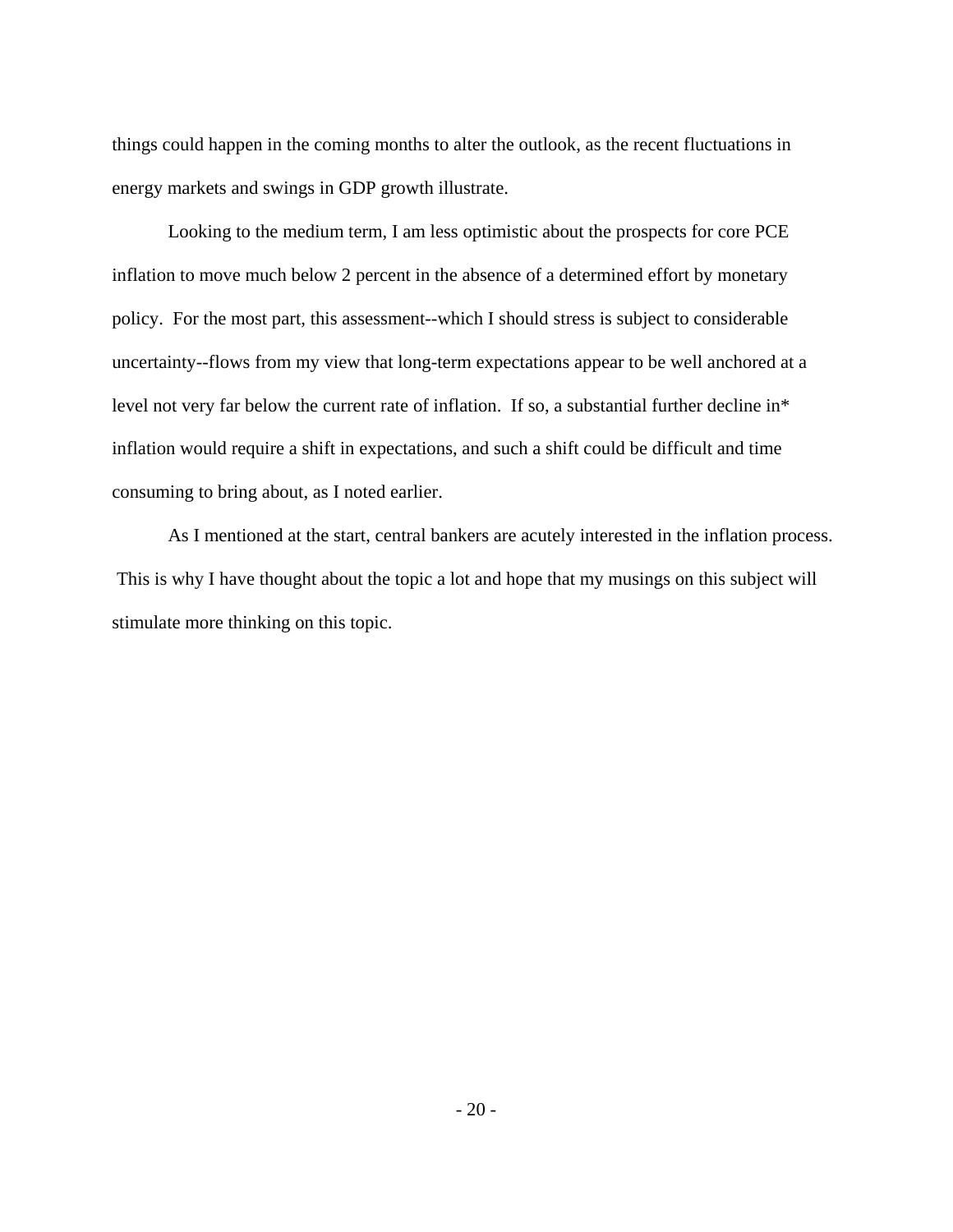# **References**

- Bernanke, Ben (2004). "The Great Moderation," speech delivered at the meeting of the Eastern Economic Association, Washington, D.C., February 20.
- Boivin, Jean, and Marc Giannoni (forthcoming). "Has Monetary Policy Become More Effective?" *Review of Economics and Statistics.*
- Borio, Claudio, and Andrew Filardo (2006). "Globalisation and Inflation: New Cross-Country Evidence on the Global Determinants of Domestic Inflation," unpublished paper, Bank for International Settlements, Basel, Switzerland (March).
- Cecchetti, Stephen G., Peter Hooper, Bruce C. Kasman, Kermit L. Schoenholtz, and Mark W. Watson (2007). "Understanding the Evolving Inflation Process," presentation at the U.S. Monetary Policy Forum, Washington, D.C., March 9.
- Clarida, Richard, Jordi Gali, and Mark Gertler (2000). "Monetary Policy Rules and Macroeconomic Stability: Evidence and Some Theory," *Quarterly Journal of Economics,* vol. 115 (February), pp. 147-80.
- Cogley, Timothy, and Thomas Sargent (2005). "Drifts and Volatilities: Monetary Policies and Outcomes in the Post WWII U.S.," *Review of Economic Dynamics,* vol. 8 (April), pp. 262-302.
- Friedman, Milton (1957). *Theory of the Consumption Function.* Princeton, N.J.: Princeton University Press.
- Hanson, Bruce (1999). "The Grid Bootstrap and the Autoregressive Model." *Review of Economics and Statistics*, vol. 81 (November), 594-607.
- Hellerstein, Rebecca, Deirdre Daly, and Christina Marsh (2006). "Have U.S. Import Prices Become Less Responsive to Changes in the Dollar?" Federal Reserve Bank of New York, *Current Issues in Economics and Finance,* vol. 12 (September), pp. 1-7.
- Hooker, Mark A. (2002). "Are Oil Shocks Inflationary? Asymmetric and Nonlinear Specifications versus Changes in Regime," *Journal of Money, Credit, and Banking,* vol. 34 (May), pp. 540-61.
- Ihrig, Jane, Steven Kamin, Deborah Lindner, and Jaime Marquez (forthcoming). "Some Simple Tests of the Globalization and Inflation Hypothesis," International Finance Discussion Papers. Washington: Board of Governors of the Federal Reserve System.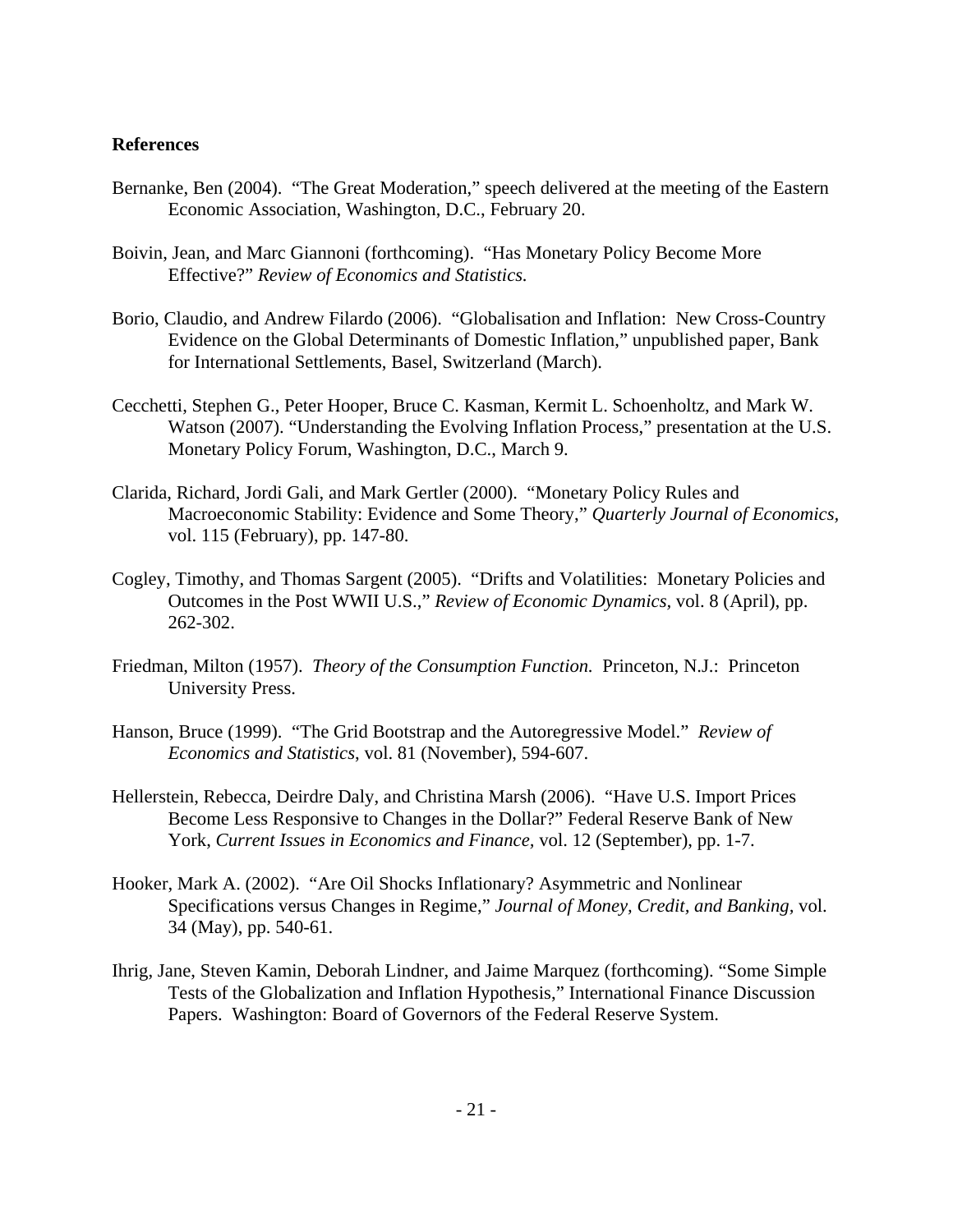- Levin, Andrew T., and Jeremy M. Piger (2004). "Is Inflation Persistence Intrinsic in Industrial Economies?" ECB Working Paper Series 334. Frankfurt, Germany: European Central Bank, April.
- Marazzi, Mario, Nathan Sheets, Robert J. Vigfusson, Jon Faust, Joseph E. Gagnon, Jaime Marquez, Robert F. Martin, Trevor A. Reeve, and John H. Rogers (2005). "Exchange Rate Pass-Through to U.S. Import Prices: Some New Evidence," International Finance Discussion Papers 833. Washington: Board of Governors of the Federal Reserve System, April.
- Nason, James M. (2006). "Instability in U.S. Inflation: 1967-2005," Federal Reserve Bank of Atlanta, *Economic Review,* vol. 91 (Second Quarter), pp. 39-59.
- Okun, Arthur M. (1978). "Efficient Disinflationary Policies," *American Economic Review,* vol. 68 (May), pp. 348-52.
- O'Reilly, Gerard, and Karl Whelan (2005). "Has Euro-Area Inflation Persistence Changed over Time? *Review of Economics and Statistics,* vol. 87 (November), pp. 709-20.
- Roberts, John M. (2006). "Monetary Policy and Inflation Dynamics," *International Journal of Central Banking,* vol. 2 (September), pp. 193-230.
- Romer, Christina D., and David H. Romer (2002). "The Evolution of Economic Understanding and Postwar Stabilization Policy," in *Rethinking Stabilization Policy,* proceedings of a symposium sponsored by the Federal Reserve Bank of Kansas City, Jackson Hole, Wyoming, August 29-31, pp. 11-78.
- Rudebusch, Glenn D. (2005). "Assessing the Lucas Critique in Monetary Policy Models," *Journal of Money, Credit, and Banking*, vol. 37(April), pp. 247-72.
- Sargent, Thomas J. (2000). *The Conquest of American Inflation.* Princeton, N.J.: Princeton University Press.
- Sekine, Toshitaka (2006). "Time-Varying Exchange Rate Pass-Through: Experiences of Some Industrial Countries," BIS Working Paper 202. Basel, Switzerland: Bank for International Settlements, March.
- Stock, James, and Mark Watson (2007). "Why Has U.S. Inflation Become Harder to Forecast?" *Journal of Money, Credit, and Banking,* vol. 39 (February), pp. 3-34.
- Williams, John C. (2006). "The Phillips Curve in an Era of Well-Anchored Inflation Expectations," unpublished working paper, Federal Reserve Bank of San Francisco, September.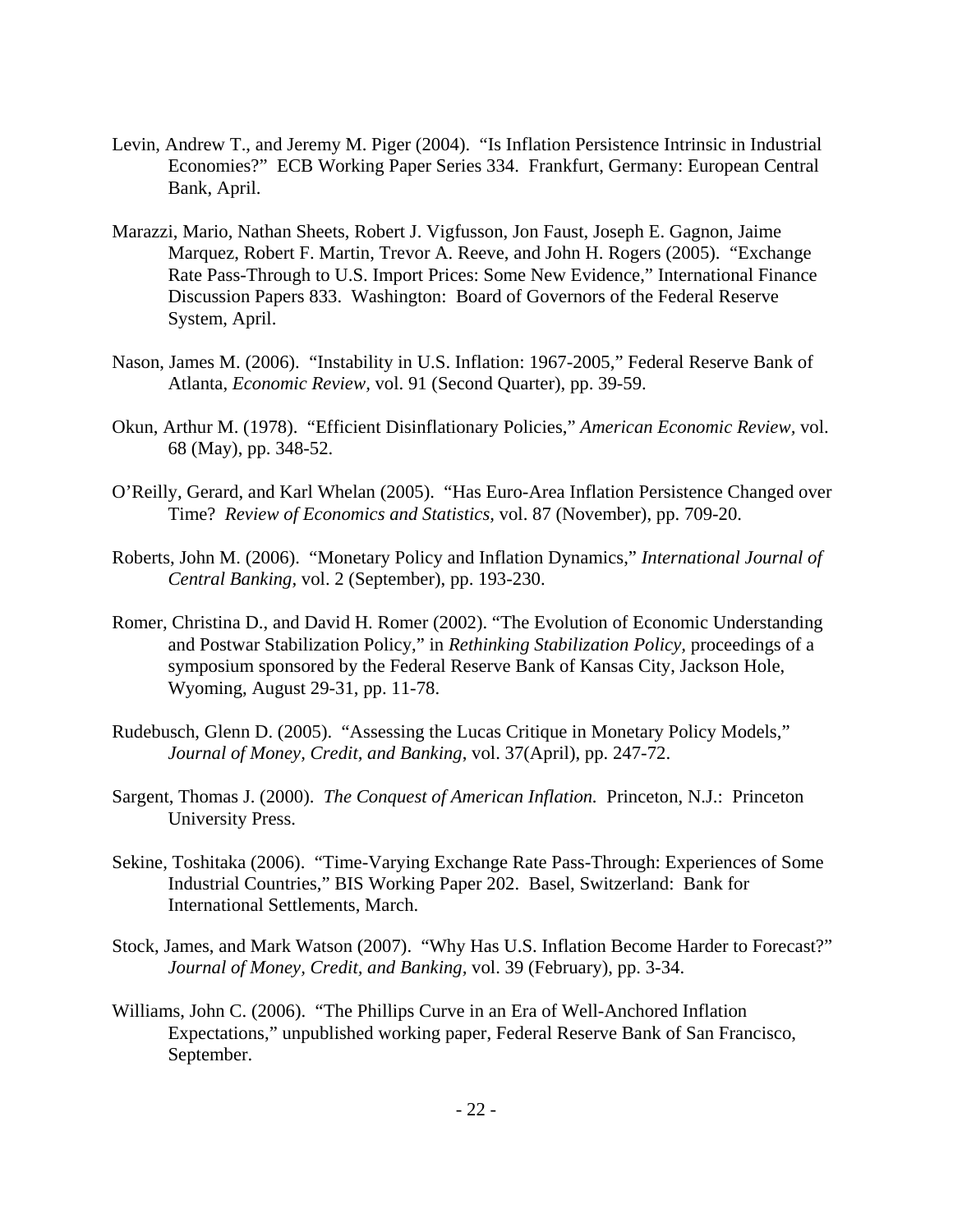1

 $2^2$  Levin and Piger (2004) find significant declines in inflation persistence since the 1980s for the major European economies as well as for Japan, Canada, Australia and New Zealand. However, O'Reilly and Whelan (2005) find little or no evidence for a recent decline in persistence for the euro area as a whole.

 $3$  Cecchetti et al. (2007) have the following conclusion that appears to be at odds with the conclusion here that inflation expectations are a key driver of inflation dynamics. They state: "Theoretical exercises have persuaded some policymakers to focus intensively on inflation expectations as the primary determinant of inflation itself. Our results suggest this practice may be misguided." Their conclusion is based on Granger causality tests which indicate that in recent years, inflation expectations are unable to forecast the trend component of inflation. However, this conclusion does not follow from the Granger causality results. When inflation expectations are anchored, the trend component of inflation will also be anchored and will thus fluctuate less: trend inflation will necessarily be harder to forecast and inflation expectations will then not have forecasting power for trend inflation. Indeed, this is the logic behind the title of Stock and Watson (2007), "Why Has U.S. Inflation Become Harder to Forecast?" and the Cecchetti et al. paper is using a variant of the Stock-Watson framework. Furthermore, for reasons discussed in the text, measures of inflation expectations are likely to have substantial measurement error and when the inflation trend is hard to forecast, this measurement error makes it even less likely that measures of inflation expectations will have forecasting power for trend inflation. A more reasonable characterization of the results in Cecchetti et al. is that policymakers should not focus on measures of inflation expectations alone nowadays to forecast inflation, since inflation is so hard to forecast. This characterization is consistent with the conclusions in this paper.

<sup>4</sup> Studies that present evidence of a marked decline in the sensitivity of U.S. inflation to unemployment and other measures of resource utilization include Roberts (2006) and Williams (2006). Unpublished work by staff at the Federal Reserve Board indicates that this result generally holds across a variety of regression specifications, estimation methods, and data definitions. Other studies find similar declines in many foreign industrial economies; see, among others, Borio and Filardo (2006) and Ihrig and others (forthcoming). However, the empirical evidence on this question is such that the exact magnitude, timing, and statistical significance of these changes remain a subject of debate.

 $<sup>5</sup>$  Hooker (2002) finds that oil price movements during the 1980s and 1990s had little or no effect on core inflation,</sup> in contrast to a substantial influence in previous decades. Recent empirical work carried out at the Federal Reserve Board confirms Hooker's findings using data through 2006; however, some of this work also hints that the surge in energy prices since 2004 may have had a larger influence on core inflation.

<sup>6</sup> Interestingly, Ihrig and others (forthcoming) find that the sensitivity of inflation to movements in import prices has fallen in several foreign industrial economies.

<sup>7</sup> For evidence on U.S. exchange rate pass-through effects, see Marazzi and others (2005). Hellerstein, Daly, and Marsh (2006) also find that pass-through has declined in the United States, although by a considerably smaller amount. Empirical results for other developed countries are reported in Sekine (2006).

<sup>8</sup> The FRB/US series splices data from two surveys of expected long-run inflation--the Hoey survey of financial market participants from 1981 through 1989, and the Survey of Professional Forecasters from 1990 on. After

<sup>&</sup>lt;sup>1</sup>Two recent studies that report a marked decline in inflation persistence in the United States are Nason (2006) and Williams (2006). The conclusion that the sum of the lagged coefficients on inflation has declined should, however, be treated carefully, as analysis by the staff of the Federal Reserve Board suggests that modest changes in methodology, such as lengthening the sample period, correcting for small-sample bias, or changing the particular price index used in the analysis, can alter both the magnitude and the statistical significance of the estimated decline in persistence.